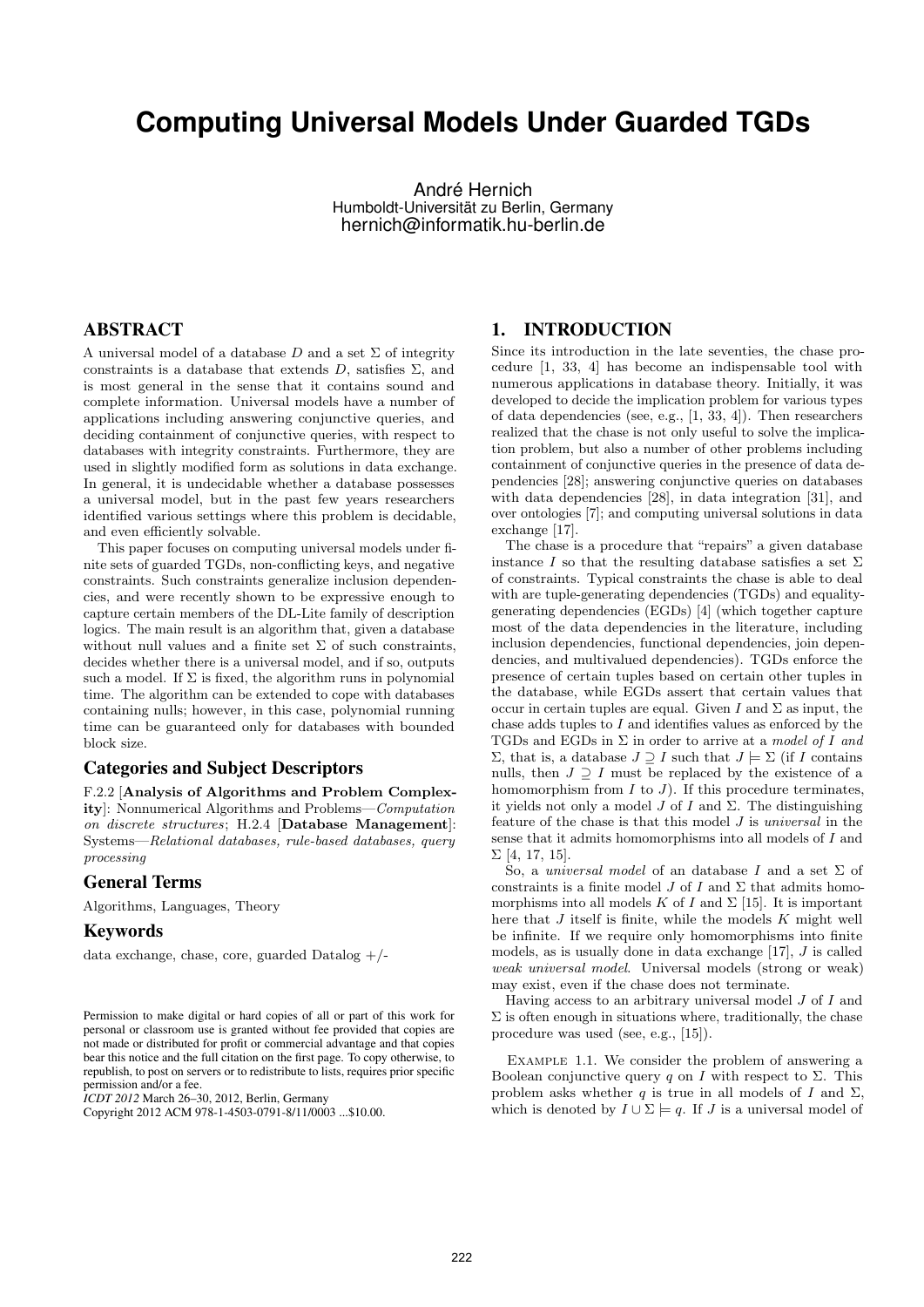I and  $\Sigma$ , then  $I \cup \Sigma \models q$  is equivalent to  $J \models q$ . Indeed, if  $J \models q$ , then for all models K of I and  $\Sigma$  we have  $K \models q$ , since there is a homomorphism from  $J$  to any such model  $K$ , and conjunctive queries are preserved under homomorphisms. Therefore,  $I \cup \Sigma \models q$ . On the other hand, if we have  $I \cup \Sigma \models q$ , then, clearly,  $J \models q$ .

It should be mentioned, however, that the chase procedure cannot always be replaced by a universal model. For example, there are efficient algorithms for evaluating conjunctive queries on the possibly infinite result of the chase procedure if the set of constraints has certain structural properties [28, 11, 5, 6, 7, 9, 8] (see also Section 3). The main idea underlying these algorithms is that, in order to evaluate a Boolean conjunctive query on the possibly infinite chase result, it suffices to run the chase procedure for a finite number of steps (which can be determined from the set of constraints), and to evaluate the query on the resulting database (which might turn out to be not a model). A universal model might still be of interest in such a case. If it is possible to compute a universal model, then one could evaluate conjunctive queries directly on that model, without recomputing the finite initial portion of the chase result each time; if this is not possible, then one could use the techniques proposed in the above-cited papers.

A slight variation of the concept of a universal model is even an essential part of the theory of data exchange [17]. Data exchange is the problem of translating databases from a source schema into a target schema, whereby providing access to the source database through a materialized database over the target schema. Formally, we are given a source schema σ, a target schema τ, a source database I over σ, and a set  $\Sigma$  of constraints over the union of the two schemas  $\sigma$ and  $\tau$  that describes the relationship between source and target. Typically, the constraints in  $\Sigma$  are particular TGDs and EGDs—source-to-target TGDs which enforce certain tuples in the target if certain other tuples in the source are present, and target TGDs and target EGDs which are TGDs and EGDs expressed over the target schema. The goal is to compute a *solution* for I under  $\Sigma$ , which is a finite database J over  $\tau$  such that the union  $I \cup J$  of the two databases I and J is a model of I and  $\Sigma$ . A universal solution for I under  $\Sigma$  is a solution that admits homomorphisms into all solutions for I under  $\Sigma$ . In [17], the case was made that universal solutions have many properties that make them the preferable solutions in data exchange. For the settings typically considered in data exchange, there is a tight relationship between universal solutions and *weak* universal models: a solution  $J$  for  $I$  under  $\Sigma$  is a universal solution if and only if  $I\cup J$  is a weak universal model of I and  $\Sigma$ .

In this light, an important problem is to decide whether a database and a set of constraints admits a strong (resp., weak) universal model, and if so, to compute one. Unfortunately, it is undecidable whether a strong (resp., weak) universal model of a database and a set of TGDs and EGDs exists. This is even true if we restrict attention to some fixed finite set of TGDs [27] (see also [26, Section 2.3] for a proof tailored directly for universal models). On the other hand, there is a long line of research on finding more and more general structural properties of sets  $\Sigma$  of TGDs and EGDs such that for all databases I, the chase terminates on input I and  $\Sigma$ [4, 14, 17, 15, 35, 29, 30, 22, 19]. For all these properties, it is possible to decide whether there is a universal model of I and  $\Sigma$ , and if so, to compute one, in time  $O(n^k)$ , where n is

the size of I and k depends only on  $\Sigma$ . Thus, if  $\Sigma$  is fixed, these properties guarantee polynomial-time algorithms for computing universal models.

There are still important classes  $C$  of constraints such that given  $\Sigma \subseteq \mathcal{C}$ , the chase may not terminate for all databases I and  $\Sigma$ , hence  $\Sigma$  does not exhibit any of the above structural properties. For example, this is true for the class of inclusion dependencies (see, e.g., Section 2.4). According to [24], together with functional dependencies, inclusion dependencies are the most widely used integrity constraints in practice. Recently, it was shown that sets of linear TGDs (which includes sets of inclusion dependencies), together with certain other constraints, called negative constraints and nonconflicting keys (a definition will be given in Section 6.1), are expressive enough to capture two members of the DL-Lite family of description logics [7]. Furthermore, [7] shows that it is possible to evaluate conjunctive queries on the possibly infinite chase result in time  $O(n^k)$ , where *n* is the size of *l* and k depends only on  $\Sigma$  and the query. This result holds for other, more expressive sets of constraints like sets of guarded TGDs or sticky TGDs together with negative constraints and non-conflicting keys [9, 8].

Results. In this paper, we study the complexity of the following problem: Given a database I and a finite set  $\Sigma$  of guarded TGDs (and possibly other constraints like negative constraints and non-conflicting keys), decide whether there is a universal model of I and  $\Sigma$ , and if so, compute such a model. We focus mainly on the data complexity, which measures the complexity as a function of the size of I.

The main result (Theorem 5.1) is that the following problem can be solved in time  $O(n^k)$ , where *n* is the size of *I*, and k depends only on  $\Sigma$ :

| <i>Input:</i> a database instance $I$ without null values,<br>and a finite set $\Sigma$ of guarded TGDs |
|---------------------------------------------------------------------------------------------------------|
| Task: Decide whether there a universal model of                                                         |
| I and $\Sigma$ . If so, compute a core model of I                                                       |
| and $\Sigma$ .                                                                                          |

Here, a core model is the core of the universal models introduced in [18], which, informally, is the smallest universal model of  $I$  and  $\Sigma$ .

We generalize the main result to more general sets of constraints, and to databases with nulls. On the one hand, we show that it is not problematic if  $\Sigma$  additionally contains negative constraints and non-conflicting keys (Theorem 6.5). On the other hand, we show that databases with nulls can be handled, at the price of an increased complexity: the problem becomes NP-hard. However, if we restrict our attention to databases with bounded block size, which typically arise in data exchange as the result of "applying" the source-to-target TGDs, the problem can still be solved in time  $O(n^k)$ , where k now depends both on  $\Sigma$  and on the maximum number of nulls in a block of the input database.

As an additional result, we show that for the sets  $\Sigma$  of constraints considered in the above results, strong universal models and weak universal models coincide, so that the algorithms can be used both to decide the existence of strong universal models as well as weak universal models, and to compute such a model if it exists (Proposition 7.2).

Organization. The paper is structured as follows. Section 2 presents basic notation and results. Section 3 gives a brief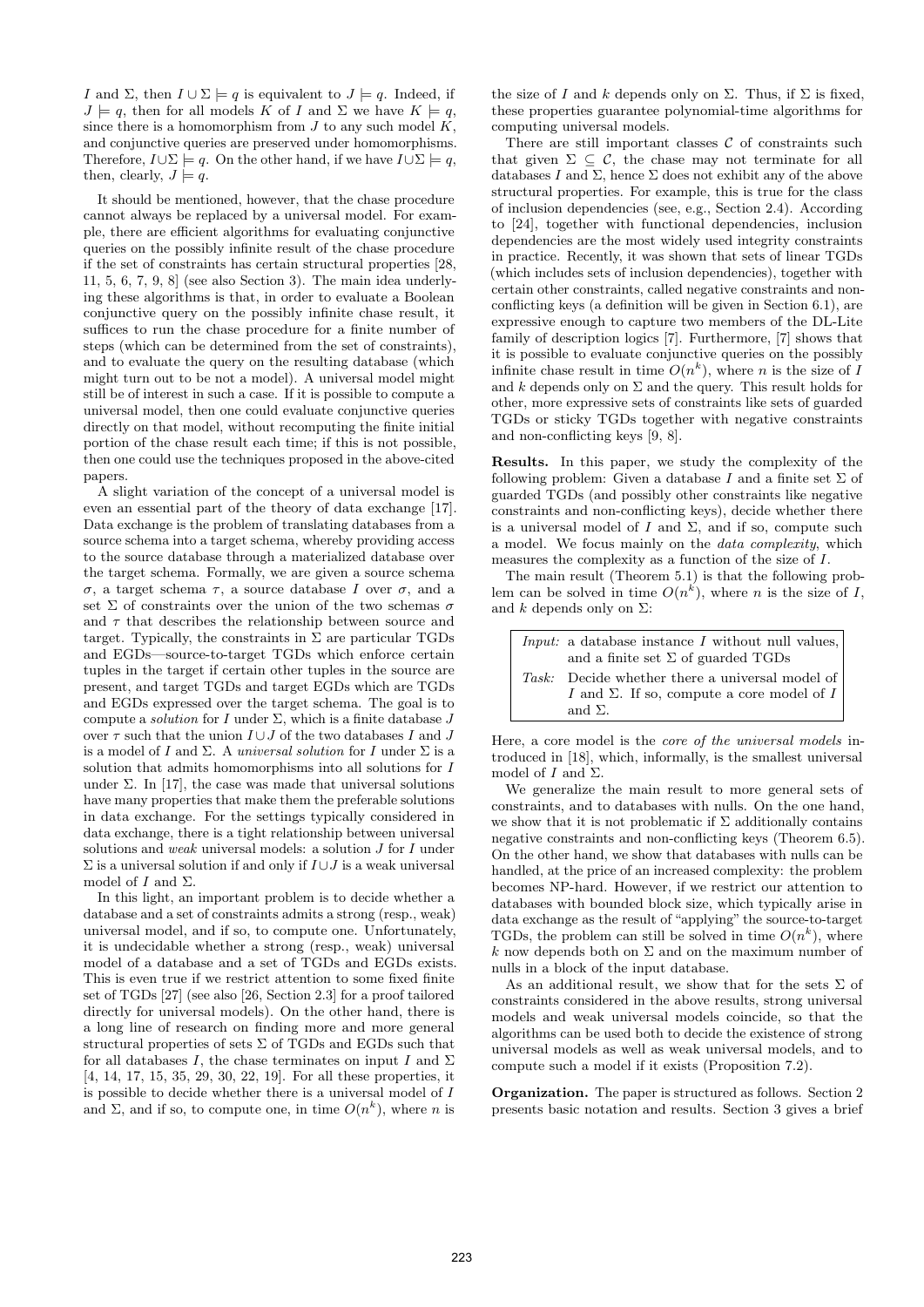overview of related work on computing universal models. Section 4 introduces an important technical tool: guarded chase forests. Using guarded chase forests, we then prove in Section 5 that for databases  $I$  without null values, and finite sets  $\Sigma$  of guarded TGDs, universal models can be computed in time  $O(n^k)$ , where n is the size of I and k depends only on Σ. This result is extended in Section 6 to more general sets of constraints, and to databases with nulls. Furthermore, in Section 7 we show that strong and weak universal models coincide under finite sets of guarded TGDs.

# 2. BASICS

This section gives basic notation and results needed throughout the paper. We let  $[m, n]$  be the set of all integers p with  $m \leq p \leq n$ , and we define  $[n] := [1, n]$ . Mappings  $f: A \to B$  are extended to tuples  $\bar{a} = (a_1, \ldots, a_k)$  over A via  $f(\bar{a}) := (f(a_1), \ldots, f(a_k)).$ 

#### 2.1 Databases

A schema is a finite set  $\sigma$  of relation symbols R, where each  $R \in \sigma$  has an arity ar $(R) \geq 1$ . A  $\sigma$ -instance I maps each  $R \in \sigma$  to a relation  $R<sup>I</sup>$  of arity ar(R). Instances are finite if not indicated otherwise. The active domain of I (i.e., the set of all values that occur in  $I$ ) is denoted by dom(I). We assume that dom(I)  $\subseteq$  Dom, where Dom is the union of two fixed disjoint infinite sets—the set Const of all constants, and the set Null of all (labeled) nulls. Constants are denoted by letters  $c, d, e$  and variants like  $c', c_1$ . Nulls serve as placeholders, or variables, for unknown constants, and we will denote them by  $\perp$  and variants like  $\perp', \perp_1$ . Let  $const(I) := dom(I) \cap Const$  and  $nulls(I) := dom(I) \cap Null$ . A ground instance is an instance without nulls. The size of an instance I is  $||I|| := \sum_{R \in \sigma} \operatorname{ar}(R) \cdot |R^I|.$ 

An *atom* is an expression of the form  $R(\bar{a})$ , where R is a relation symbol, and  $\bar{a} \in Dom^{\text{ar}(R)}$ . We often view an instance I as the set of all atoms  $R(\bar{a})$  with  $\bar{a} \in R^{I}$ . This enables us to apply set theoretic notation to instances. For example, we write  $I \cup J$ ,  $I \cap J$ , and  $I \setminus J$  for the union, intersection, and difference of two instances  $I$  and  $J$ , and  $I \subseteq J$  if I is a subinstance of J. Given a mapping  $f: Dom \rightarrow$ Dom, we let  $f(I)$  be the instance  $\{R(f(\bar{a})) | R(\bar{a}) \in I\}.$ 

Let I and J be  $\sigma$ -instances. A homomorphism from I to J is a mapping  $h: dom(I) \to dom(J)$  such that  $h(I) \subseteq J$ , and  $h(c) = c$  for all  $c \in \text{const}(I)$ . We write  $I \to J$  if there is a homomorphism from I to J. If  $I \to J$  and  $J \to I$ , we call I and J homomorphically equivalent. An isomorphism from I to J is a bijective homomorphism h from I to J such that  $h^{-1}$ is a homomorphism from  $J$  to  $I$ . If there is an isomorphism from  $I$  to  $J$ , we say that  $I$  and  $J$  are *isomorphic*, and denote this by  $I \cong J$ . An instance  $J \subset I$  is a core of I if  $I \to J$ and  $I \nightharpoonup K$  for every  $K \subsetneq J$ . Each finite instance has a core, and cores of homomorphically equivalent instances are isomorphic [25]. In particular, every two cores of an instance are isomorphic.

For a  $\sigma$ -instance I, let  $q_I$  be the *canonical query* of I. That is, fix an enumeration  $\bot_1, \ldots, \bot_k$  of all the nulls in I, and an enumeration  $R_1(\bar{u}_1), \ldots, R_n(\bar{u}_n)$  of all the atoms in I. Then  $q_I$  is the Boolean conjunctive query  $\exists x_1 \cdots \exists x_k \bigwedge_{i=1}^n R_i(\bar{v}_i)$ , where each  $\bar{v}_i$  is obtained from  $\bar{u}_i$  by replacing each occurrence of a null  $\perp_j$  in  $\bar{u}_i$  with  $x_j$ . There is a tight connection between canonical queries and homomorphisms, first observed by Chandra and Merlin [13]:  $J \models q_I$  iff  $I \rightarrow J$ .

## 2.2 Constraints

We write  $\varphi(x_1, \ldots, x_k)$  to denote a formula  $\varphi$  with free variables  $\{x_1, \ldots, x_k\}$ . Given such a formula  $\varphi(x_1, \ldots, x_k)$ , values  $a_1, \ldots, a_k \in Dom$ , and an instance I, we write  $I \models$  $\varphi(a_1, \ldots, a_k)$  if  $\varphi$  is satisfied in I under the assignment mapping  $x_i$  to  $a_i$  for every  $i \in [k]$ . By referring to the atoms of  $\varphi(a_1, \ldots, a_k)$ , where  $\varphi$  is a conjunction of relational atomic formulas, we mean the set of all atoms obtained from an atomic formula in  $\varphi$  by replacing each  $x_i$  with  $a_i$ . Let  $dom(\varphi)$  be the set of all constants that occur in  $\varphi$ .

As constraints we consider tuple-generating dependencies  $(TGDs)$  and equality-generating dependencies  $(EGDs)$  [4]. A TGD over  $\sigma$  is an FO-sentence  $\theta = \forall \bar{x} \forall \bar{y} (\varphi(\bar{x}, \bar{y}) \rightarrow$  $\exists \bar{z} \psi(\bar{x}, \bar{z})$  over  $\sigma$ , where  $\varphi$  and  $\psi$  are conjunctions of relational atomic formulas. We call body $(\theta) = \varphi$  the *body* of  $\theta$ , and head( $\theta$ ) =  $\psi$  its head. A tgd  $\theta$  is *guarded* if there is an atom in body $(\theta)$ , called *guard*, that contains all variables that occur in body( $\theta$ ) [6]. A *linear TGD* (also known as *local-asview*  $TGD$ ) is a TGD that contains precisely one atom in its body [6]. An *inclusion dependency* ( $ID$ ) is a TGD of the form  $\forall \bar{x} \forall \bar{y} (R(\bar{u}) \rightarrow \exists \bar{z} S(\bar{v}))$  such that no variable occurs twice in  $\bar{u}$  or  $\bar{v}$ . Note that IDs are linear, and that linear TGDs are guarded. An equality-generating dependency (EGD) over  $\sigma$  is an FO-sentence over  $\sigma$  of the form  $\forall \bar{x}$  ( $\varphi(\bar{x}) \rightarrow y = z$ ). where  $\varphi$  is a conjunction of relational atomic formulas, and  $y, z$  are variables in  $\bar{x}$ .

To simplify the presentation, we will assume that TGDs do not contain any constants. It is not hard to adapt this paper's results to TGDs with constants.

### 2.3 Universal Models

Given a  $\sigma$ -instance I and a set  $\Sigma$  of constraints over  $\sigma$ , a model of I and  $\Sigma$  is a possibly infinite  $\sigma$ -instance J such that  $I \to J$  and  $J \models \Sigma$ . Note that  $I \to J$  boils down to  $I \subseteq J$  if I is ground.

A universal model of  $I$  and  $\Sigma$  is a finite model  $J$  of  $I$  and  $\Sigma$  such that for all models  $K$  of  $I$  and  $\Sigma$  we have  $J\to K$ [15]. It is important here that J is finite, but it must admit homomorphisms into all models, including infinite ones. If J is not required to be finite, we call J quasi-universal model of I and  $\Sigma$ . Universal models are sometimes called *strong* universal models. Certain applications (e.g., data exchange) require weak universal models, which are only required to admit homomorphisms into all finite models. More precisely, a weak universal model of I and  $\Sigma$  is a finite model J of I and  $\Sigma$  such that for all finite models K of I and  $\Sigma$  we have  $J \to K$  [15]. Every (strong) universal model of I and  $\Sigma$  is a weak universal model of I and Σ, but not necessarily vice versa [15]. We shall see in Section 7 that the converse is true if  $\Sigma$  is a finite set of guarded TGDs.

In general, there may be no universal model (strong or weak) for I and  $\Sigma$ , even when  $\Sigma$  is a finite set of IDs.

EXAMPLE 2.1. Consider  $\theta := \forall x \forall y (E(x, y) \rightarrow \exists z E(y, z))$ and the instance  $I := \{E(c, d)\}\text{, where } c \text{ and } d \text{ are distinct.}$ constants. It is not hard to see that there is no weak universal model (and hence no strong one) of I and  $\Sigma := \{\theta\}.$ 

Suppose, to the contrary, that  $J$  is a weak universal model of I and  $\Sigma$ . Since J is finite and  $J \models \theta$ , there is a largest integer  $n \geq 1$  such that there are distinct values  $a_0, a_1, \ldots, a_n \in \text{dom}(J)$  with  $a_0 = c, a_1 = d, (a_{i-1}, a_i) \in E^J$ for every  $i \in [n]$ , and  $(a_n, a_i) \in E^J$  for some  $i \leq n$ . Let K be a cycle on  $n + 2$  nodes. That is, pick a sequence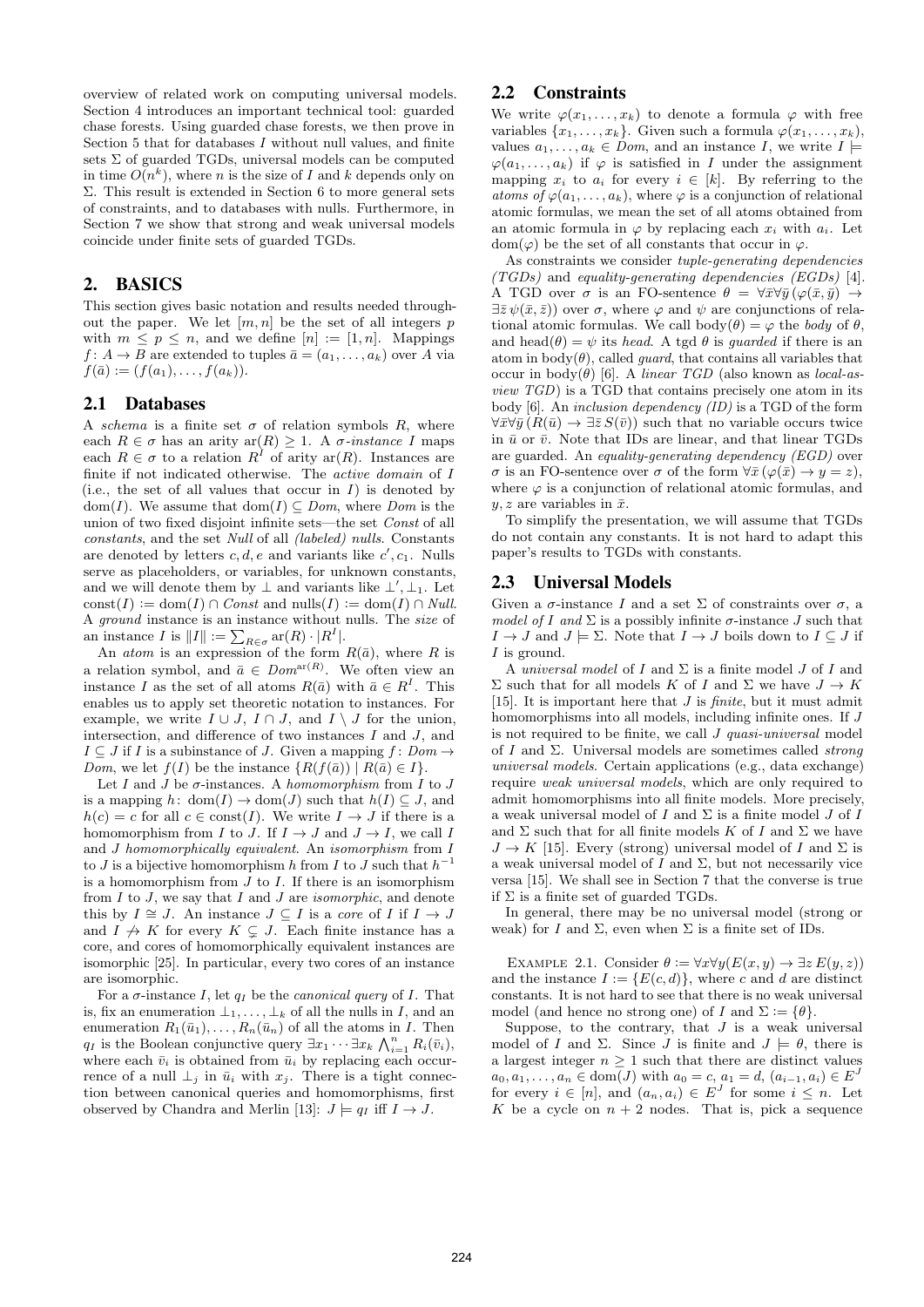$e_0, e_1, \ldots, e_{n+1}$  of distinct constants with  $e_0 = c$  and  $e_1 = d$ , and let  $K = \{E(e_{i-1}, e_i) \mid i \in [n+1]\} \cup \{E(e_{n+1}, e_0)\}.$  Then it is clear that  $J \nightharpoonup K$ , which, since K is a finite model of I and  $\Sigma$ , means that  $J$  is not weakly universal.

Furthermore, there is a schema  $\sigma$ , and a finite set  $\Sigma$  of TGDs over  $\sigma$  such that it is undecidable whether there is a (strong or weak) universal model of a given ground  $\sigma$ instance I and  $\Sigma$  [27] (see [26] for a proof tailored directly for universal models). Nevertheless, universal models can often be computed via the chase, which we introduce below.

Note that every two universal models of I and  $\Sigma$  are homomorphically equivalent. Consequently, the cores of universal models of I and  $\Sigma$  are isomorphic. Hence, if there is at least one universal model of  $I$  and  $\Sigma$ , then there is an instance that is isomorphic to the cores of all universal models of I and  $\Sigma$ . If  $\Sigma$  is a set of TGDs and EGDs, this instance is a universal model of I and  $\Sigma$  [18] (this may not be true if  $\Sigma$  contains constraints other than TGDs and EGDs). This suggests the following definition:

A core model of I and  $\Sigma$  is a model of I and  $\Sigma$  that is isomorphic to every core of every universal model of I and Σ. Up to isomorphism there is a unique core model of I and Σ, and core models of I and Σ exist if and only if universal models of  $I$  and  $\Sigma$  exist.

#### 2.4 The Chase

The *chase*  $[4]$  is a procedure which, given an instance I and a finite set  $\Sigma$  of TGDs and EGDs, adds tuples to I and identifies values in order to obtain a universal model of I and  $\Sigma$ . There are several flavors of the chase (see, e.g., [28, 4, 6]), of which we use mainly the oblivious chase [6].

We first introduce the oblivious chase for TGDs. Let  $\Sigma$ be a finite set of TGDs. The oblivious chase starts with the input instance, and applies the following TGD chase rule for TGDs in  $\Sigma$  in a breadth-first fashion:

TGD CHASE RULE: A TGD  $\theta = \forall \bar{x} \forall \bar{y} (\varphi(\bar{x}, \bar{y}) \rightarrow \exists \bar{z} \psi(\bar{x}, \bar{z}))$ applies to an instance I with an assignment  $\alpha$  for the variables in  $\varphi$  if  $I \models \varphi(\alpha)$ . The result of applying  $\theta$  to I with  $\alpha$  is the instance J obtained from I as follows: Let  $\beta$  be an assignment for the variables in  $\psi$  such that  $\beta$  coincides with  $\alpha$  on all variables in  $\varphi$ , and  $\beta(\bar{z})$  is a tuple of distinct nulls that do not occur in  $I$ . Then  $J$  is the union of  $I$  and the atoms of  $\psi(\beta)$ .<sup>1</sup> We write  $I \vdash_{\theta,\alpha} J$  if  $\theta$  applies to I with  $\alpha$ , and J is the result of applying  $\theta$  to I with  $\alpha$ .

More precisely, the *oblivious chase for I and*  $\Sigma$  starts with  $I_0^{\Sigma} := I$ , and proceeds in steps  $i = 1, 2, \dots$  In step  $i \geq 1$ , let  $(\theta_1, \alpha_1), \ldots, (\theta_k, \alpha_k)$  be an enumeration of all pairs  $(\theta, \alpha)$ consisting of a TGD  $\theta \in \Sigma,$  and an assignment  $\alpha$  such that  $\theta$ applies to  $I_{i-1}^{\Sigma}$  with  $\alpha$ , and  $\theta$  was not applied with  $\alpha$  before.<br>If no such pair exists, we define  $I_i^{\Sigma} := I_{i-1}^{\Sigma}$ . Otherwise,  $I_i^{\Sigma}$  is obtained by applying each  $\theta_i$  with  $\alpha_i$ . That is, we define  $I_i^{\Sigma}$ <br>such that  $I_{i-1}^{\Sigma} \vdash_{\theta_1,\alpha_1} J_1 \vdash_{\theta_2,\alpha_2} \cdots \vdash_{\theta_k,\alpha_k} I_i^{\Sigma}$ ? The result of the oblivious chase for I and  $\Sigma$  is  $I^{\Sigma'} := \bigcup_{i \geq 0} I_i^{\Sigma}$ , which is

unique up to isomorphism. We say that the oblivious chase terminates if there is some  $i \geq 0$  with  $I_i^{\Sigma} = I_{i+1}^{\Sigma}$ .

EXAMPLE 2.2. Let  $\Sigma$  consist of the guarded TGDs

$$
\theta_1 := \forall x, y \ (R(x, y) \land Q(y) \rightarrow \exists z \ (S(x, z, y) \land S(y, x, z))),
$$
  
\n
$$
\theta_2 := \forall x, y, z \ (S(x, y, z) \rightarrow (R(x, z) \land P(z))),
$$
  
\n
$$
\theta_3 := \forall x \ (P(x) \rightarrow Q(x)),
$$

and let  $I = \{R(c, d), P(d)\}\$ . Then we have  $I_1^{\Sigma} = I \cup \{Q(d)\}\$ and  $I_2^{\Sigma} = I_1^{\Sigma} \cup \{S(c, \perp_1, d), S(d, c, \perp_1)\}\$ . Now,  $\theta_2$  is applied to  $I_2^{\Sigma}$  with the assignment mapping  $x, y, z$  to  $c, \perp_1, d$ , respectively. This generates the atoms  $R(c, d)$  and  $P(d)$ . Note that these atoms belong to I. Moreover,  $\theta_2$  is applied to  $I_2^{\Sigma}$  with the assignment sending  $x, y, z$  to  $d, c, \perp_1$ . This generates the new atoms  $R(d, \perp_1)$  and  $P(\perp_1)$ . Hence,  $I_3^{\Sigma} = I_2^{\Sigma} \cup \{R(d, \perp_1),\}$  $P(\perp_1)$ . Altogether,  $I^{\Sigma}$  will be infinite.

The oblivious chase can be extended to finite sets  $\Sigma$  of TGDs and EGDs. To obtain  $I_{i+1}^{\Sigma}$  from  $I_i^{\Sigma}$ , we first apply all TGDs as before to  $I_i$ , resulting in an instance  $\tilde{I}_i^{\Sigma}$ . Then we apply all possible EGDs in  $\Sigma$  to  $\tilde{I}_i^{\Sigma}$  until the resulting instance  $I_{i+1}^{\Sigma}$  satisfies the EGDs in  $\Sigma$ . Here, an EGD  $\theta = \forall \bar{x} (\varphi(\bar{x}) \rightarrow$  $y = z$ ) applies to an instance K with  $\alpha$  if  $K \models \varphi(\alpha)$  and  $\alpha(y) \neq \alpha(z)$ . The application of  $\theta$  to K with  $\alpha$  fails if both  $\alpha(y)$  and  $\alpha(z)$  are constants. If the application does not fail, then the result of applying  $\theta$  to K with  $\alpha$  is the instance obtained from K by identifying  $\alpha(y)$  and  $\alpha(z)$  in K, that is, by replacing one of the nulls in  $\{\alpha(y), \alpha(z)\}\$  with the other value in  $\{\alpha(y), \alpha(z)\}\$ . In particular, if exactly one of  $\alpha(y)$ or  $\alpha(z)$  is a null, say  $\alpha(y)$ , then every occurrence of  $\alpha(y)$ in K is replaced by the constant  $\alpha(z)$ . If for some  $i \geq 0$ , an application of an EGD to  $\tilde{I}_i^{\Sigma}$  fails, then we say that the oblivious chase for I and  $\Sigma$  fails, and we let  $I^{\Sigma}$  be undefined. Otherwise the *result* of the oblivious chase for I and  $\Sigma$  is  $I^{\Sigma} := \{ A \mid \text{there is an } i \geq 0 \text{ such that } A \in I_j^{\Sigma} \text{ for all } j \geq i \}.$ 

THEOREM 2.3 ([4, 17]). Let I be a  $\sigma$ -instance, and let  $\Sigma$  be a finite set of TGDs and EGDs over  $\sigma$ . If  $I^{\Sigma}$  is defined, then  $I^{\Sigma}$  is a quasi-universal model of I and  $\Sigma$ . In particular, if  $I^{\Sigma}$  is finite, it is a universal model of I and  $\Sigma$ .

The restricted chase is defined like the oblivious chase with the exception that a TGD is applied only if its head is not satisfied. Theorem 2.3 remains true if we replace  $I^{\Sigma}$  by the result of the restricted chase.

### 3. RELATED WORK

There is a long line of research on finding more and more general structural properties of a set  $\Sigma$  of TGDs and EGDs such that for all instances I, the restricted chase for I and  $\Sigma$ terminates [4, 14, 17, 15, 35, 29, 30, 22, 19]. For example, [14] studies *acyclic sets of IDs* for which the restricted chase is guaranteed to terminate. A much more general property is weak acyclicity [17]. If  $\Sigma$  is the union of a weakly acyclic set of TGDs, and a set of EGDs, then a universal model of I and  $\Sigma$ exists if and only if the restricted chase for I and  $\Sigma$  terminates and does not fail (and in this case, its result is a universal model for I and  $\Sigma$ ). Furthermore, the number of steps of the restricted chase until a fixed point is reached is bounded by a

<sup>1</sup>Although the choice of nulls is not important here, we can make J well-defined as follows: We assume a linear order on Null. With respect to this linear order, we pick the first  $k := |\bar{z}|$  nulls  $\bot_1, \ldots, \bot_k$  that are not in dom(I). Then  $\beta$ could map the *i*<sup>th</sup> variable in  $\bar{z}$  to  $\perp_i$ .

<sup>2</sup>As with applications of TGDs, the order in which the TGDs are applied is not important here. We obtain a deterministic chase as follows. First, we fix a linear order on  $\Sigma$  and a linear order on *Dom*. The two orderings induce an ordering  $\leq$  on

pairs  $(\theta, \alpha)$  consisting of a TGD  $\theta \in \Sigma$ , and an assignment  $\alpha$  for the variables in  $\theta$ 's body. When defining  $I_i^{\Sigma}$  we then order the pairs  $(\theta_1, \alpha_1), \ldots, (\theta_k, \alpha_k)$  according to  $\leq$ .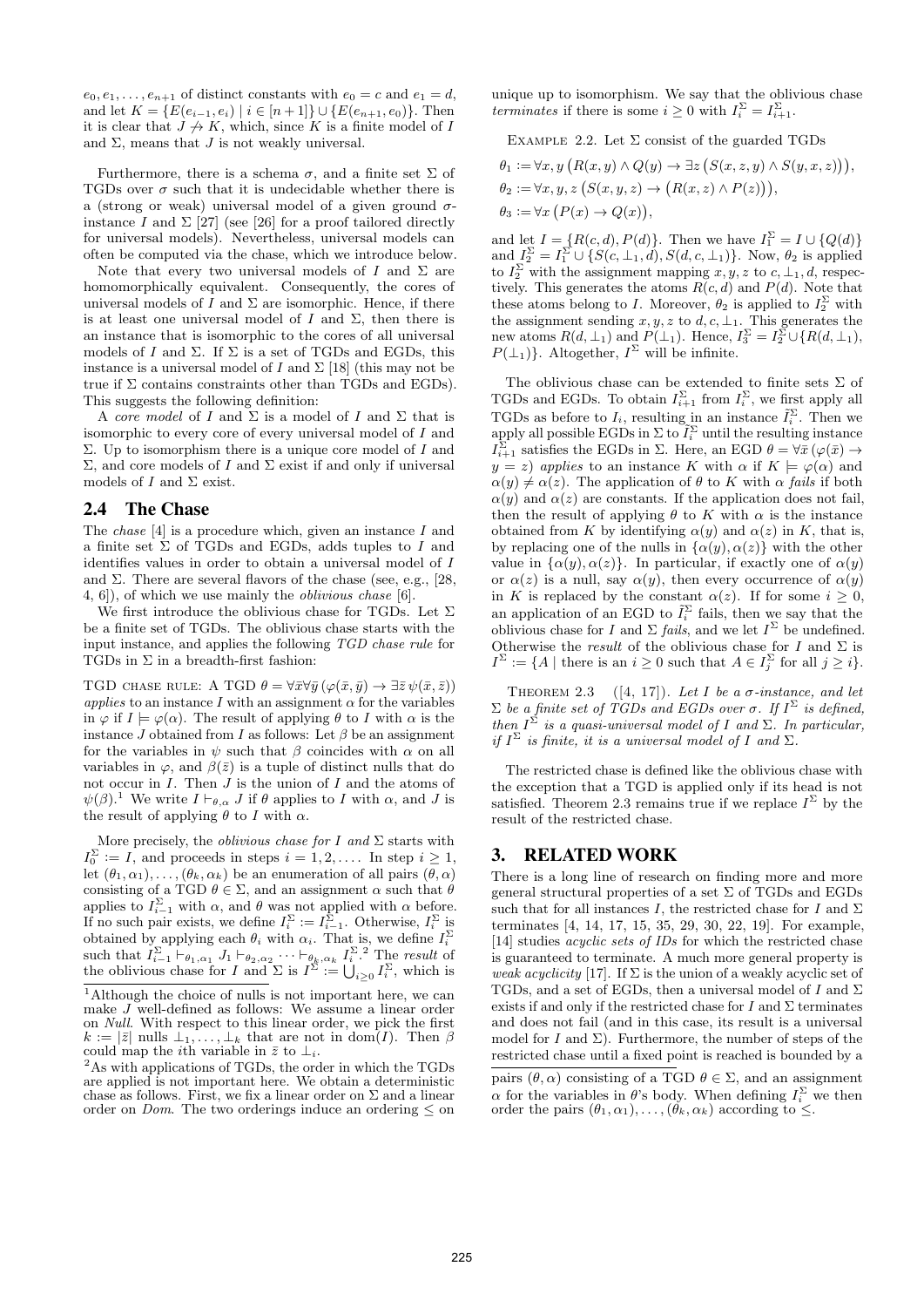polynomial in the size of I (where the polynomial depends on Σ). Hence, if Σ is fixed, there is a polynomial time algorithm that, given an instance  $I$ , decides whether there is a universal model of I and  $\Sigma$ , and if so, outputs such a model. What has been said about weak acyclicity above is true for most of the other chase termination conditions mentioned above. Exceptions are stratification [15] and the initial proposal of inductive restriction in [29]. These properties ensure chase termination for at least one order of applying the TGDs in the chase, which can be determined from the set of TGDs. In [30], alternative definitions are proposed which resolve this issue. An excellent overview of the above chase termination conditions is given in [22].

All structural properties of TGDs and EGDs mentioned in the preceding paragraph ensure that the restricted chase terminates for *all* instances. On the other hand, if  $\Sigma$  is a finite set of IDs, the restricted chase may not terminate on some instances (e.g., recall Example 2.1). So, while some sets of IDs (and, more generally, linear TGDs or guarded TGDs) exhibit some of these structural properties, there is a large number of such sets which do not possess any of them. Moreover, there are finite sets of linear TGDs, where the restricted chase does not terminate, even though a universal model exists:

EXAMPLE 3.1. Consider the set  $\Sigma$  consisting of the following TGDs:  $\forall x \forall y \forall z \forall u (R(x, y, z, u) \rightarrow \exists v R(x, y, u, v))$  and  $\forall x \forall y \forall z (R(x, y, y, z) \rightarrow R(x, y, y, x))$ . Let  $I = \{R(c, d, c, d)\},$ where c, d are distinct constants. Then  $J := I \cup \{R(c, d, d, c)\}\$ is a universal model of I and  $\Sigma$ , since  $I \subseteq J$ ,  $J \models \Sigma$ , and all models of I and  $\Sigma$  must contain the atoms of J (since these are contained in  $I^{\Sigma}$ ). However, the restricted chase for I and  $\Sigma$  does not terminate. Intuitively, this is true since the atom  $R(c, d, d, c)$  that could prevent the chase from generating an atom  $R(c, d, d, \perp)$  with  $\perp \in Null$  is produced only after  $R(c, d, d, \perp)$  is generated. It is not hard to see that the presence of  $R(c, d, d, \perp)$  enforces a nonterminating restricted chase for  $I$  and  $\Sigma$ .

Interestingly, it is often possible to deal with infinite chase results. For example, there is a wealth of research on evaluating conjunctive queries on the possibly infinite result of the oblivious chase [28, 11, 5, 6, 7, 9, 8]. Several researchers identified structural properties of sets  $\Sigma$  of TGDs and EGDs such that given an instance  $I$  and a Boolean conjunctive query q, we can decide whether  $I^{\Sigma} \models q$ , and that this can be done in polynomial time if  $\Sigma$  and q are fixed. Note that if there is at least one universal model of I and  $\Sigma$ , then this problem is equivalent to evaluating  $q$  on some universal model of I and  $\Sigma$ . Johnson and Klug [28] dealt with certain finite sets of IDs and functional dependencies. Their result was improved in [5] to a more general class of sets of IDs and functional dependencies, in [6, 7] to finite sets of guarded TGDs, EGDs, and negative constraints such that the EGDs "do not interfere" with the TGDs (see Section 6.1 for a precise definition), and in [9] to so-called sticky sets of TGDs, which are incomparable to sets of linear TGDs (EGDs that "do not interfere" with the TGDs, and negative constraints may also be added).

The basic idea behind all these results goes back to Johnson and Klug [28]. One shows that  $I^{\Sigma} \models q$  implies  $I_i^{\Sigma} \models q$ , where i is bounded by a number s depending only on  $\Sigma$  and q (s can be computed from  $\Sigma$  and q). To decide whether  $I^{\Sigma} \models q$ , it then suffices to evaluate q on  $I_s^{\Sigma}$ , which can be computed

in polynomial time if  $\Sigma$  and q are fixed. In Section 5 we use roughly the same basic idea to prove that universal models can be computed for finite sets of guarded TGDs: We show that if there is a universal model of a ground instance  $I$  and a finite set  $\Sigma$  of guarded TGDs, then such a model can be obtained from  $I_i^{\Sigma}$ , where *i* is bounded by a number depending only on Σ.

## 4. GUARDED CHASE FORESTS

An important basic technical tool used in [6, 7] are guarded chase forests. In this section, we review guarded chase forest and collect a few basic results.

### 4.1 Definition and Basic Properties

Basically, the guarded chase forest for an instance  $I$  and a set  $\Sigma$  of guarded TGDs is obtained by taking the atoms of  $I^{\Sigma}$  as nodes, and introducing an edge from an atom A to an atom B if, in the oblivious chase for I and  $\Sigma$ , B is the result of applying a TGD  $\theta \in \Sigma$  with an assignment  $\alpha$ such that  $A = R(\alpha(\bar{u}))$ , where  $R(\bar{u})$  is the guard of  $\theta$ . Note, however, that this may not yield a forest, since different applications of TGDs may introduce the same atom (recall Example 2.2). Therefore, we modify the construction of guarded chase forests as follows.

DEFINITION 4.1. Let I be an instance, and let  $\Sigma$  be a finite set of guarded TGDs. The *quarded chase forest*  $\mathcal{G}_{I,\Sigma}$ for I and  $\Sigma$  is inductively constructed as follows.

We start with the forest  $\mathcal{F}_0$  that contains, for each atom  $A \in I$ , a unique node v with label A, and no edges.

Let  $i \geq 0$ . The forest  $\mathcal{F}_{i+1}$  is obtained from  $\mathcal{F}_i$  by adding new nodes and edges as follows. Let  $\text{atoms}(\mathcal{F}_i)$  be the set of all labels of nodes of  $\mathcal{F}_i$ . For each TGD  $\theta \in \Sigma$  with guard  $R(\bar{u})$ , each assignment  $\alpha$  for the variables in body( $\theta$ ), and each node v in  $\mathcal{F}_i$  we do the following: We say that  $\theta$  applies to v with  $\alpha$  if  $\theta$  applies to atoms  $(\mathcal{F}_i)$  with  $\alpha$ , and  $R(\alpha(\bar{u}))$  is the label of v. If  $\theta$  applies to v with  $\alpha$ , then we apply  $\theta$  to v with  $\alpha$  unless this has been done before. That is, we pick an assignment  $\beta$  for the variables in head( $\theta$ ) as in the TGD chase rule, and add, for each atom  $S(\bar{v})$  in head( $\theta$ ), a new child with label  $S(\beta(\bar{v}))$  to v.

 $\mathcal{G}_{I,\Sigma}$  is the union of all the forests  $\mathcal{F}_i$ , over all  $i \geq 0$ . This is well-defined, since each  $\mathcal{F}_{i+1}$  is an extension of  $\mathcal{F}_{i}$ .

For example, if I and  $\Sigma$  are as in Example 2.2, then, up to renaming of nulls, the first four levels of  $\mathcal{G}_{I,\Sigma}$  are as shown in Figure 1.



Figure 1: The first four levels of the guarded chase forest for  $I$  and  $\Sigma$  from Example 2.2.

For each node v of  $\mathcal{G}_{I,\Sigma}$ , let  $\lambda(v)$  be the label of v. Similarly, for a subforest F of  $\mathcal{G}_{I,\Sigma}$ , let  $\lambda(\mathcal{F})$  be the set of all labels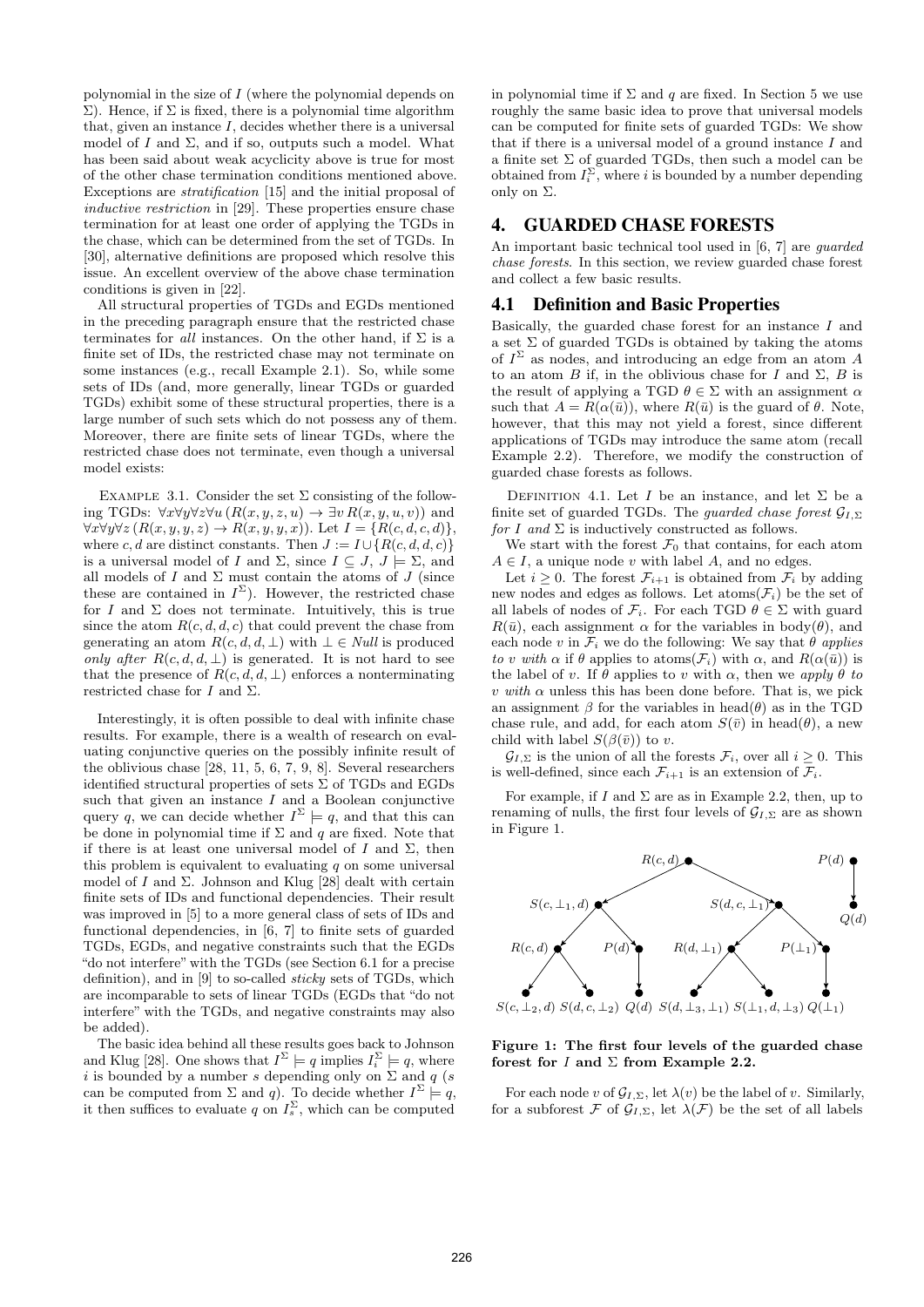of nodes in F. The depth of a node v in  $\mathcal{G}_{I,\Sigma}$ , denoted by  $depth(v)$ , is the length of the unique path from a root of  $\mathcal{G}_{I,\Sigma}$  to v. The depth of an atom A in  $\mathcal{G}_{I,\Sigma}$  is the minimum depth of a node in  $\mathcal{G}_{I,\Sigma}$  with label A. In particular, each atom in I has depth 0 in  $\mathcal{G}_{I,\Sigma}$ . Let  $\mathcal{G}_{I,\Sigma}^d$  be the subforest of  $\mathcal{G}_{I,\Sigma}$  induced by all nodes of depth at most d.

Notice that, in general,  $\lambda(\mathcal{G}_{I,\Sigma})$  contains more atoms than  $I^{\Sigma}$ . For example, in Figure 1, the atoms  $S(c, \perp_2, d)$  and  $S(d, c, \perp_2)$  would not be present in  $I^{\Sigma}$  (since  $\theta_1$  was applied before with the assignment mapping  $x, y$  to  $c, d$ ). However, it is easy to see that:

PROPOSITION 4.2. Let I be an instance, and let  $\Sigma$  be a finite set of guarded TGDs. Then  $\lambda(\mathcal{G}_{I,\Sigma})$  is homomorphically equivalent to  $I^{\Sigma}$ .

We now recall a few key results from [7]. First, we need to give a few definitions. The cloud of an atom A in  $\lambda(\mathcal{G}_{I,\Sigma})$ , denoted cloud(A), is the set of all atoms B in  $\lambda(\mathcal{G}_{I,\Sigma})$  such that dom $(\{B\}) \subseteq \text{dom}(\{A\})$ .<sup>3</sup> Two atoms  $A, B \in \lambda(\mathcal{G}_{I,\Sigma})$ are X-equivalent for some  $X \subseteq Dom$  if there is a bijective mapping  $f: dom(cloud(A)) \rightarrow dom(cloud(B))$  such that  $f(\overline{\{A\}}) = \{B\}, f(\text{cloud}(A)) = \text{cloud}(B), f(x) = x$  for all  $x \in X \cap \text{dom}(\{A\}),$  and  $f^{-1}(x) = x$  for all  $x \in X \cap \text{dom}(\{B\}).$ 

LEMMA 4.3 ([7]). Let I be an instance, let  $\Sigma$  be a finite set of guarded TGDs, let v, w be nodes in  $\mathcal{G}_{I,\Sigma}$ , and let  $T_v$ and  $T_w$  be the subtrees of  $\mathcal{G}_{I,\Sigma}$  rooted at v and w, respectively. If  $\lambda(v)$  and  $\lambda(w)$  are  $\emptyset$ -equivalent, then there is a bijection f: dom $(\lambda(T_v)) \to$  dom $(\lambda(T_w))$  such that  $f(\{\lambda(v)\}) =$  $\{\lambda(w)\}\$ and  $f(\lambda(T_v)) = \lambda(T_w)$ .

LEMMA 4.4 ([7]). Let  $\sigma$  be a schema, let I be a  $\sigma$ -instance, let  $\Sigma$  be a finite set of guarded TGDs over  $\sigma$ , and let  $A \in \lambda(\mathcal{G}_{I,\Sigma})$ . If  $P \subseteq \lambda(\mathcal{G}_{I,\Sigma})$  contains more than

$$
\delta := (2w)^w \cdot 2^{(2w)^{w \cdot |\sigma|}} \quad (w := \max\{\text{ar}(R) \mid R \in \sigma\})
$$

atoms, then P contains two dom $({A})$ -equivalent atoms.

From Lemma 4.4, the authors of [7] infer the following:

LEMMA 4.5 ([7]). Let  $\sigma$  be a schema, let I and J be  $\sigma$ -instances, and let  $\Sigma$  be a finite set of guarded TGDs over σ. Suppose that  $J \to \lambda(\mathcal{G}_{I,\Sigma})$ . Then,  $J \to \lambda(\mathcal{G}_{I,\Sigma}^{|J|-\delta})$ , where δ is as in Lemma 4.4.

Remark 4.6. In [7], the authors assume that all TGDs have single-atom heads. In fact, in [6, Lemma 10], they show that, as far as their results are concerned, this assumption can be made without loss of generality. Specifically, they show that a TGD  $\theta = \forall \bar{x} \forall \bar{y} (\varphi(\bar{x}, \bar{y}) \rightarrow \exists \bar{z} \psi(\bar{x}, \bar{z}))$  can be safely replaced by the following TGDs:  $\forall \bar{x} \forall \bar{y} (\varphi(\bar{x}, \bar{y}) \rightarrow$  $\exists \bar{z} R_{\theta}(\bar{x}\bar{z})$ , where  $R_{\theta}$  is a fresh relation symbol, and for each atom A in  $\psi$  a TGD  $\forall \bar{x} \forall \bar{z} (R_{\theta}(\bar{x}\bar{z}) \rightarrow A)$ . Therefore, the above-mentioned three lemmas from [7] also hold for sets of TGDs with multiple-atom heads.

Note that the above-mentioned reduction to sets of TGDs with single-atom heads does not preserve existence of universal solutions. For example, let  $I = \{E(c, c)\}\$ , and let  $\Sigma$  consist of the TGD  $\forall x \forall y (E(x, y) \rightarrow \exists z \exists u (E(y, z) \wedge E(z, u)))$ . Then

I is a universal model of I and  $\Sigma$ , but it is not hard to see that there is no universal model of I and  $\Sigma'$ , where  $\Sigma'$ consists of the three TGDs  $\forall x \forall y (E(x, y) \rightarrow \exists z \exists u R(y, z, u)),$  $\forall x \forall y \forall u (R(y, z, u) \rightarrow E(y, z))$ , and  $\forall x \forall y \forall u (R(y, z, u) \rightarrow$  $E(z, u)$  resulting from the reduction. Therefore, we cannot make this simplifying assumption in Section 5, where we prove this paper's main result.

It is not obvious how to obtain the first  $d$  levels of the guarded chase forest for I and  $\Sigma$ . The naive approach of computing consecutive levels of  $\mathcal{G}_{I,\Sigma}$  in a breadth-first fashion until level  $d$  is reached may fail (although it succeeds for sets of linear TGDs), because the application of a guarded TGD generating an atom at depth  $\leq d$  may require an atom at depth  $> d$ . However, [7] shows that there is a constant  $\Delta$  that is computable from  $\Sigma$  such that all atoms needed to generate an atom at depth  $\leq d$  can be found in the first  $d + \Delta$  levels of  $\mathcal{G}_{I,\Sigma}$ . This leads to:

LEMMA  $4.7$  ([7], SEE THE REVISED VERSION). There is an algorithm that, given a schema  $\sigma$ , a ground  $\sigma$ -instance I, a finite set  $\Sigma$  of guarded TGDs over  $\sigma$ , and a number d as input, computes  $\mathcal{G}^d_{I,\Sigma}$  in time  $O(||I||^k)$ , where k depends only on  $\Sigma$  and d.

#### 4.2 Core Computation

We will later need to compute the core of  $\lambda(\mathcal{G}_{I,\Sigma}^{\ell})$  for some constant  $\ell$ . To show that for fixed  $\Sigma$  this is possible in time polynomial in the size of  $\mathcal{G}_{I,\Sigma}^{\ell}$ , we use a result of [21]. To apply this result, we need to show that guarded chase forests have hypertree decompositions of small width.

DEFINITION 4.8 ([20]). Let I be an instance. A hypertree decomposition of I is a triple  $(T, \chi, \lambda)$ , where  $T = (V, E)$ is a rooted tree,  $\chi$  is a mapping from V to subsets of nulls $(I)$ , and  $\lambda$  is a mapping from V to subsets of I such that:

- 1. For each atom  $A \in I$  there is a node  $v \in V$  such that all nulls in A occur in  $\chi(v)$ .
- 2. For each  $\bot \in \text{nulls}(I)$  the subgraph of T induced by the nodes  $v \in V$  with  $\bot \in \chi(v)$  is a rooted tree.
- 3. For each  $v \in V$  we have  $\chi(v) \subseteq \text{nulls}(\lambda(v)).$
- 4. For each  $v \in V$  we have nulls $(\lambda(v)) \cap \chi(T_v) \subseteq \chi(v)$ , where  $\chi(T_v)$  is the union of the  $\chi(w)$  over all nodes w in the subtree of  $T$  rooted at  $v$ .

The *width of*  $(T, \chi, \lambda)$  is defined as min  $\{|\lambda(v)| \mid v \in V\}$ .

It is easy to turn  $\mathcal{G}_{I,\Sigma}$  into a hypertree decomposition of  $\lambda(\mathcal{G}_{I,\Sigma})$  whose width is at most the maximum number of atoms in the head of a TGD in  $\Sigma$ . Specifically, construct the following tree  $T^*$  and labeling  $\lambda^*$ . We start with an empty tree and add all nodes of  $\mathcal{G}_{I,\Sigma}$ . Then, for each node v of  $\mathcal{G}_{I,\Sigma}$ , we do the following: We set  $\lambda^*(v) := \lambda(v)$ . Furthermore, if during the construction of  $\mathcal{G}_{I,\Sigma}$ , a TGD  $\theta$  is applied to v with  $\alpha$  (using an assignment  $\beta$  for the variables in head( $\theta$ )), we add a new node  $v^*$ , label it with  $\lambda^*(v^*) := \{ S(\beta(\bar{v})) |$  $S(\bar{v})$  is an atom in head $(\theta)$ , add an edge from v to  $v^*$ , and add edges from  $v^*$  to the children w of v in  $\mathcal{G}_{I,\Sigma}$  that are the result of applying  $\theta$  to v with  $\alpha$ . We let  $\chi^*(v) := \text{nulls}(\lambda^*(v))$ for all nodes v of  $T^*$ . It is now easy to verify that  $(T^*, \chi^*, \lambda^*)$ is a hypertree decomposition of  $\mathcal{G}_{I,\Sigma}$  whose width is at most the maximum number of atoms in the head of a TGD in  $\Sigma$ .

 ${}^{3}\text{In}$  [7], clouds are called *types*. We use "cloud" here in order to avoid confusion with FO-types introduced later. It should also be noted that clouds are called restricted clouds in [6].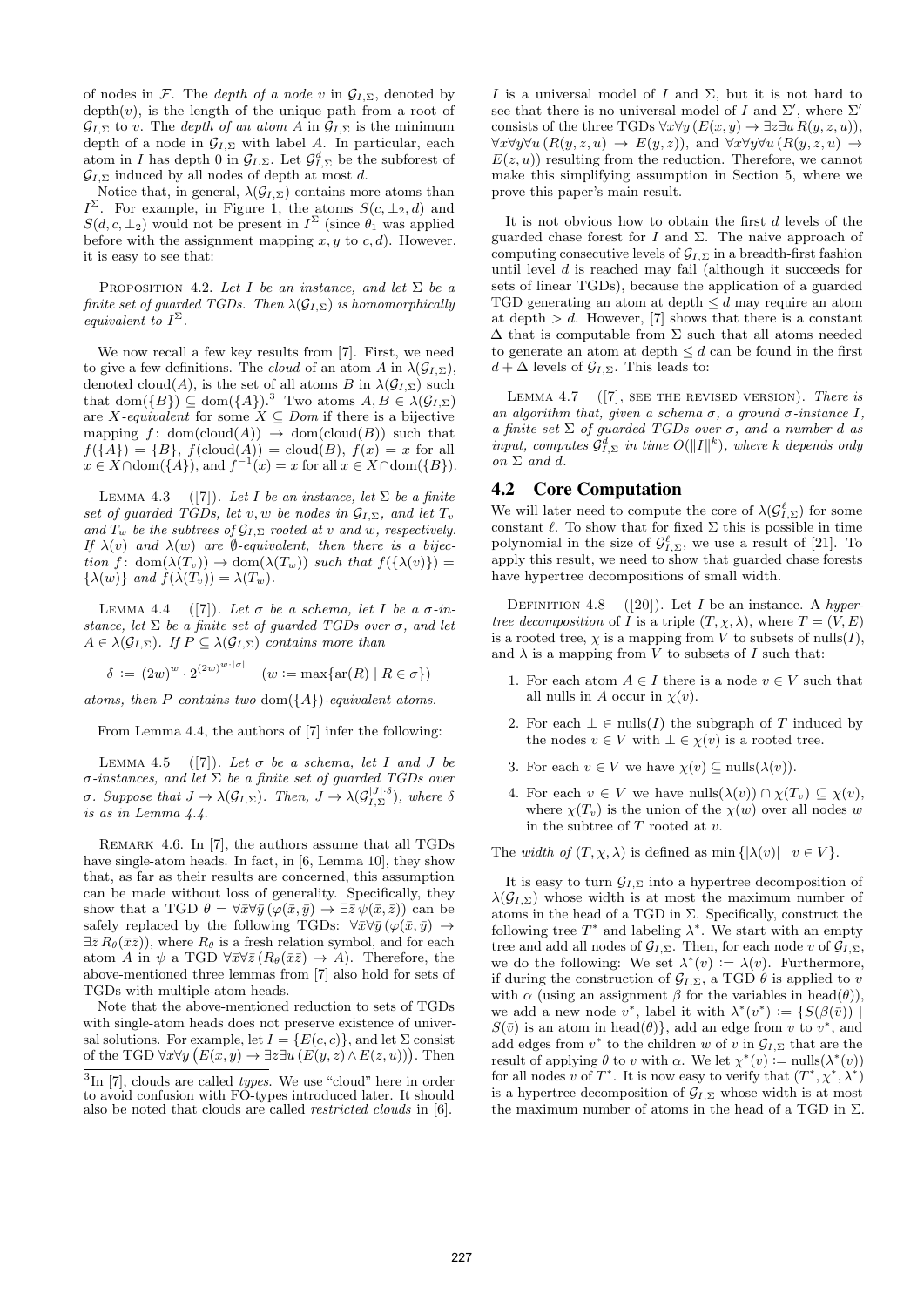Together with the following result, it is possible to compute the core of  $\lambda(\mathcal{G}_{I,\Sigma}^{\ell})$  in time polynomial in the size of  $\mathcal{G}_{I,\Sigma}^{\ell}$ (and exponential in the maximum number of atoms in the head of a TGD in  $\Sigma$ ).

THEOREM 4.9 ([21]). Let I be an instance, and  $(T, \chi, \lambda)$ a hypertree decomposition of I of width k. Then a core of I can be computed in time  $O(t \cdot n^{k+1})$ , where t is the number of nodes of  $T$ , and  $n$  is the size of  $I$ .

COROLLARY 4.10. Let I be an instance, let  $\Sigma$  be a finite set of guarded TGDs, and let  $\ell \geq 0$ . Then a core of  $\lambda(\mathcal{G}_{I,\Sigma}^{\ell})$ can be computed in time  $O(t \cdot n^{k+1})$ , where t is the number of nodes of  $\mathcal{G}^{\ell}_{I,\Sigma}$ , n is the size of  $\lambda(\mathcal{G}^{\ell}_{I,\Sigma})$ , and k is the maximum number of atoms in the head of a TGD in  $\Sigma$ .

## 5. UNIVERSAL MODELS OF GROUND INSTANCES AND GUARDED TGDS

In this section we prove the key result of this paper:

THEOREM 5.1. There is an algorithm that, given a schema σ, a ground σ-instance I, and a finite set Σ of guarded TGDs over  $\sigma$  as input, decides whether there is a universal model of I and  $\Sigma$ , and if so, computes a core model of I and  $\Sigma$ . The running time of the algorithm is  $O(||I||^k)$ , where k depends only on  $\Sigma$ .

The remaining part of this section is devoted to a proof of Theorem 5.1. Let us start with an overview.

#### 5.1 Proof Overview and Basic Results

Let  $\sigma$  be a schema, let I be a ground  $\sigma$ -instance, and let  $\Sigma$ be a finite set of guarded TGDs over  $\sigma$ . How can we decide whether a universal model of  $I$  and  $\Sigma$  exists?

Recall from Section 2.3 that a universal model of  $I$  and  $\Sigma$ exists if and only if a core model of  $I$  and  $\Sigma$  exists, and that a core model of I and  $\Sigma$  is a particular universal model of I and  $\Sigma$ . Therefore, rather than deciding whether a universal model of I and  $\Sigma$  exists, we decide whether a core model of I and  $\Sigma$  exists, and if so, we compute one. It is easy to see:

PROPOSITION 5.2.

- 1. If there is a core model of I and  $\Sigma$ , then  $\lambda(\mathcal{G}_{I,\Sigma})$  has a finite core (equivalently, all cores of  $\lambda(\mathcal{G}_{I,\Sigma})$  are finite).
- 2. If J is a finite core of  $\lambda(\mathcal{G}_{I,\Sigma})$ , then J is a core model of I and  $\Sigma$ .

Hence, to decide whether a core model of I and  $\Sigma$  exists, it suffices to check whether there is a finite core of  $J^* :=$  $\lambda(\mathcal{G}_{I,\Sigma})$ . To check whether such a core exists, we check for a homomorphism h from  $J^*$  to  $J^*$  such that  $K := h(J^*)$ is finite. Then  $K$  has a finite core, and this core is a core of  $J^*$ . We show that if a homomorphism h as above exists, then there is a homomorphism from  $J^*$  to  $\lambda(\mathcal{G}_{I,\Sigma}^d)$ , where d is bounded by a number depending only on  $\Sigma$  (Lemma 5.6). This is the key part of the whole proof. Hence, all that remains is to check whether there is a homomorphism from  $J^*$  to  $\lambda(\mathcal{G}_{I,\Sigma}^d)$ , and if so, to compute a core of  $\lambda(\mathcal{G}_{I,\Sigma}^d)$ . This is easy: All we need to do is to compute a core J of  $\lambda(\mathcal{G}_{I,\Sigma}^d)$ , and to check whether  $J \models \Sigma$ . If so, J is a core model of I and Σ. Otherwise, no such core model exists.

Let us summarize what we have established so far:

PROPOSITION 5.3. Let  $d \geq 0$ .

- 1. If  $\lambda(\mathcal{G}_{I,\Sigma}) \to \lambda(\mathcal{G}_{I,\Sigma}^d)$ , then there is a core of  $\lambda(\mathcal{G}_{I,\Sigma}^d)$ that satisfies  $\Sigma$  (or, equivalently, all cores of  $\lambda(\mathcal{G}_{I,\Sigma}^d)$ satisfy  $\Sigma$ ).
- 2. If J is a core of  $\lambda(\mathcal{G}_{I,\Sigma}^d)$  with  $J \models \Sigma$ , then J is a core model of I and  $\Sigma$ .

### 5.2 FO-Types

We recall the notion of FO-types, which is used in the proof of the main lemma, Lemma 5.6, below.

The quantifier rank of a FO-formula  $\varphi$ , denoted by  $\text{qr}(\varphi)$ , is the maximum nesting depth of quantifiers in  $\varphi$ . It is defined by induction on the structure of  $\varphi$  as follows: If  $\varphi$  is atomic, then  $qr(\varphi) = 0$ ; otherwise we have  $qr(\neg \varphi) = qr(\varphi)$ ,  $\text{qr}(\varphi \star \psi) = \max\{\text{qr}(\varphi), \text{qr}(\psi)\}\$ for  $\star \in \{\wedge, \vee, \rightarrow, \leftrightarrow\},\$ and  $\text{qr}(\exists x \varphi) = \text{qr}(\forall x \varphi) = 1 + \text{qr}(\varphi)$  (see, e.g., [16, 32]).

Let  $k \geq 0$ . If  $k \geq 1$ , let us also fix pairwise distinct variables  $x_1, \ldots, x_k$ . Let *I* be a  $\sigma$ -instance, and let  $\bar{a} =$  $(a_1, \ldots, a_k) \in Dom^k$ . Construct a logical structure  $\mathcal{A}_{I,\bar{a}}$  with universe  $dom(I) \cup \{a_1, \ldots, a_k\}$  and relations  $R^I$  for each  $R \in \sigma$ . The FO<sub>q,k</sub>-type of  $\bar{a}$  in I, denoted  $tp_q(I, \bar{a})$ , is the set of all constant-free FO-formulae  $\varphi(x_1, \ldots, x_k)$  over  $\sigma$  such that  $qr(\varphi) \leq q$  and  $\mathcal{A}_{I,\bar{a}} \models \varphi(\bar{a})$ .

Up to logical equivalence, there are only finitely many  $FO_{q,k}$ -types (see, e.g., [16, 32]). To give a more precise bound, let us define tow:  $\mathbb{N}^2 \to \mathbb{N}$  such that for all  $x, y \in \mathbb{N}$ ,  $tow(0, y) := y$ , and  $tow(x + 1, y) := 2^{tow(x, y)}$ . Then:

LEMMA 5.4. Let  $\sigma$  be a schema, let  $q, k \in \mathbb{N}$ , and let  $T_{\sigma,q,k}$  be the set containing precisely one representative of each FO<sub>q,k</sub>-type. Then  $|T_{\sigma,q,k}| \leq \text{tow}(q+1,t)$ , where  $t =$  $2(|\sigma|+1)(k+q)^w$  and w is the maximum of 2 and the maximal arity of a relation symbol in  $\sigma$ .

We need the following composition lemma. A proof of this lemma can be found, for example, in [34, 23].

LEMMA 5.5 (SEE, E.G., [34, 23]). Let  $\sigma$  be a schema, let I, J be  $\sigma$ -instances, and let  $\bar{a} = (a_1, \ldots, a_k) \in Dom^k$  such that dom(I)  $\cap$  dom(J)  $\subseteq$  {a<sub>1</sub>,...,a<sub>k</sub>}. Then for all  $q \ge 0$ ,  $\text{tp}_q(I \cup J, \bar{a})$  is determined by  $\text{tp}_q(I, \bar{a})$  and  $\text{tp}_q(J, \bar{a})$ .

#### 5.3 Main Lemma

We are now ready to prove the main technical lemma of this section.

LEMMA 5.6. Let  $\sigma$  be a schema, let I be a ground  $\sigma$ instance, and let  $\Sigma$  be a finite set of guarded TGDs over σ. If  $\lambda(\mathcal{G}_{I,\Sigma})$  has a finite core, then there is a homomorphism from  $\lambda(G_{I,\Sigma})$  to  $\lambda(\mathcal{G}_{I,\Sigma}^d)$ , where d depends only on  $\Sigma$ (and can be computed from  $\Sigma$ ).

The remaining part of the present section is devoted to a proof of Lemma 5.6.

Consider a ground  $\sigma$ -instance I and a finite set  $\Sigma$  of guarded TGDs over  $\sigma$ . Suppose  $\lambda(\mathcal{G}_{I,\Sigma})$  has a finite core. Then there is a homomorphism h from  $\lambda(\mathcal{G}_{I,\Sigma})$  to  $\lambda(\mathcal{G}_{I,\Sigma})$  such that  $h(\lambda(\mathcal{G}_{I,\Sigma}))$  is such a finite core. In particular, there is a finite subforest  $\mathcal F$  of  $\mathcal G_{I,\Sigma}$  such that:

 $(F1)$  F is closed under ancestors, that is, for each node v in  $\mathcal{F}$ , all ancestors of v in  $\mathcal{G}_{I,\Sigma}$  are nodes of  $\mathcal{F}$ , and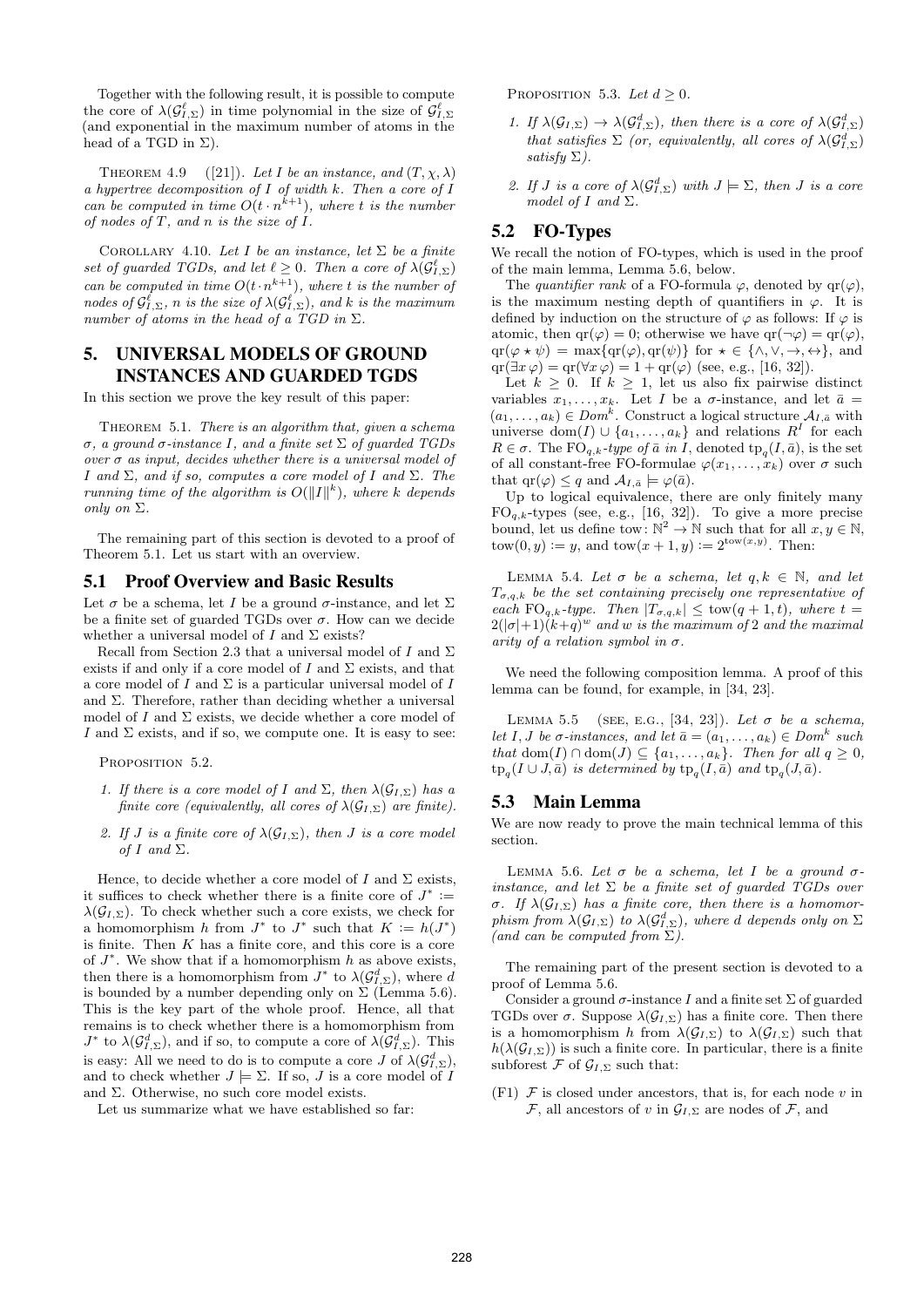(F2)  $\lambda(\mathcal{F})$  contains a core of  $\lambda(\mathcal{G}_{I,\Sigma})$  (since  $\lambda(\mathcal{F}) \subseteq \lambda(\mathcal{G}_{I,\Sigma}),$ this means that  $\lambda(\mathcal{F})$  and  $\lambda(\mathcal{G}_{I,\Sigma})$  have isomorphic cores)

(e.g., take F to be  $\mathcal{G}^d_{I,\Sigma}$ , where d is the maximum depth of an atom in a finite core of  $\lambda(\mathcal{G}_{I,\Sigma})$ ).

Let us pick a finite subforest  $\mathcal F$  of  $\mathcal G_{I,\Sigma}$  with properties (F1) and (F2) such that  $\sum_{v \in V(\mathcal{F})} \text{depth}(v)$  is minimal among all such forests. Here,  $V(\mathcal{F})$  denotes the set of nodes of  $\mathcal{F}$ . More generally, given any graph  $G$ , we let  $V(G)$  be the set of nodes of G.

Let K be a core of  $\lambda(\mathcal{F})$ . Note that K is, in particular, a core of  $\lambda(\mathcal{G}_{I,\Sigma})$ .

LEMMA 5.7. For each atom  $A \in K$  there is a unique node v in F with  $\lambda(v) = A$ .

PROOF. For a contradiction, suppose that there exists an atom  $A \in K$  and distinct nodes  $v_1, v_2$  in  $\mathcal F$  such that  $\lambda(v_1) = \lambda(v_2) = A$ . Without loss of generality, we assume that depth $(v_1) \geq$  depth $(v_2)$ . Let  $T_1$  and  $T_2$  be the subtrees of  $\mathcal{G}_{I,\Sigma}$  rooted at  $v_1$  and  $v_2$ , respectively.

By the construction of  $\mathcal{G}_{I,\Sigma}$ , there is an isomorphism f from  $T_1$  to  $T_2$  with

$$
f(v_1) = v_2,\tag{5.1}
$$

and an isomorphism q from  $\lambda(T_1)$  to  $\lambda(T_2)$  such that for each node v of  $T_1$  we have

$$
g(\lambda(v)) = \lambda(f(v)). \tag{5.2}
$$

Let  $T_1'$  be the subtree of  $\mathcal F$  induced by the nodes in  $T_1$ . Furthermore, let  $\mathcal{F}'$  be the forest obtained from  $\mathcal F$  by removing from  $\mathcal F$  all nodes (and edges) of  $T_1'$ , and adding all nodes and edges of  $f(T_1')$ , where  $f(T_1')$  is the tree obtained from  $T'_1$  by renaming each node v in  $T'_1$  to  $f(v)$ . See Figure 2 for an illustration.



Figure 2: Construction of the forest  $\mathcal{F}'$  from  $\mathcal{F}.$  The subtree  $T'_1$  below  $v_1$  is removed from  $\mathcal{F}$ , and an isomorphic copy  $f(T'_1)$  of  $T'_1$  is glued to  ${\cal F}$  below  $v_2.$ 

Clearly,  $\mathcal{F}'$  is a finite subforest of  $\mathcal{G}_{I,\Sigma}$ . Furthermore, it is easy to see that  $\mathcal{F}'$  satisfies property (F1).

We claim that  $\mathcal{F}'$  also satisfies property (F2). First we extend g to a homomorphism g' from  $\lambda(\mathcal{F})$  to  $\lambda(\mathcal{F}')$ . Consider the mapping  $g' \colon \text{dom}(\lambda(\mathcal{F})) \to \text{dom}(\lambda(\mathcal{F}'))$  defined as

$$
g'(a) := \begin{cases} g(a), & \text{if } a \in \text{dom}(\lambda(T'_1)), \\ a, & \text{if } a \in \text{dom}(\lambda(\mathcal{F}) \setminus \lambda(T'_1)). \end{cases}
$$

This mapping is well-defined. First, (5.1) and (5.2) imply that  $g(\lambda(v_1)) = \lambda(v_2) = \lambda(v_1)$ . Therefore, we have  $g(a) = a$  for all values that occur in  $\lambda(v_1)$ , and these are all values that could occur both in an atom of  $\lambda(T_1')$  and in an atom of  $\lambda(\mathcal{F}) \setminus \lambda(T'_1)$ . Note that  $g'(\lambda(T'_1)) = \lambda(f(T'_1)) \subseteq \lambda(\mathcal{F}')$ and  $g'(\lambda(\mathcal{F}) \setminus \lambda(T'_1)) = \lambda(\mathcal{F}) \setminus \lambda(T'_1) \subseteq \mathcal{F}'$ . Hence, g' is a homomorphism from  $\lambda(\mathcal{F})$  to  $\lambda(\mathcal{F}')$ .

Since  $\lambda(\mathcal{F}') \subseteq \lambda(\mathcal{G}_{I,\Sigma})$  and  $\lambda(\mathcal{G}_{I,\Sigma}) \to \lambda(\mathcal{F})$ , there is a homomorphism from  $\lambda(\mathcal{F}')$  to  $\lambda(\mathcal{F})$ . It follows that  $\lambda(\mathcal{F})$ and  $\lambda(\mathcal{F}')$  are homomorphically equivalent, so they have isomorphic cores. Therefore, since  $\mathcal F$  satisfies property (F2),  $\mathcal{F}'$  satisfies property (F2), too.

Altogether,  $\mathcal{F}'$  is a finite subforest of  $\mathcal{G}_{I,\Sigma}$  with properties (F1) and (F2). We now show that

$$
\sum_{v \in V(\mathcal{F}')} \text{depth}(v) < \sum_{v \in V(\mathcal{F})} \text{depth}(v), \tag{5.3}
$$

which is impossible by the choice of  $\mathcal{F}$ , and thus leads to the desired contradiction. Since  $\text{depth}(v_1) \geq \text{depth}(v_2)$ , and  $v_1, v_2$  are the roots of  $T'_1$  and  $f(T'_1)$ , respectively, we have

$$
\sum_{v \in V(f(T_1'))} \text{depth}(v) \le \sum_{v \in V(T_1')} \text{depth}(v). \tag{5.4}
$$

Note that  $V(\mathcal{F}') \setminus V(f(T'_1)) \subseteq V(\mathcal{F}) \setminus V(T'_1)$ , and since  $v_2 \in$  $V(f(T'_1))$  and  $v_2 \notin V(T'_1)$ , the inclusion is strict. Therefore,

$$
\sum_{v \in V(\mathcal{F}') \backslash V(f(T_1'))} \text{depth}(v) < \sum_{v \in V(\mathcal{F}) \backslash V(T_1')} \text{depth}(v). \tag{5.5}
$$

From  $(5.4)$  and  $(5.5)$ , it is not hard to obtain  $(5.3)$ .

By Lemma 5.7, we can pick for each atom  $A \in K$  a unique node  $v_A$  of F such that  $\lambda(v_A) = A$ . Let  $V_K := \{v_A \mid A \in K\}.$ Let B be the set of all nodes of F that belong to  $V_K$  or have at least two children. Note that by the choice of  $\mathcal{F}$ , we have:

- (P1) All roots of  $F$  (i.e., those nodes that represent atoms of *I*) belong to  $V_K$ , since  $I \subseteq K$ .
- (P2) All leaves of  $\mathcal F$  belong to  $V_K$ .

Nodes with exactly one child in F either belong to  $V_K \subseteq B$ , or do not belong to  $B$  at all. On the other hand, nodes with at least two children in  $\mathcal F$  either belong to  $V_K$  or to  $B \setminus V_K$ . Figure 3 illustrates this situation.



Figure 3: A possible configuration of the nodes in B. Black nodes represent nodes in  $V_K$ , white nodes are nodes in  $B \setminus V_K$ .

In what follows we bound, for every path  $P$  in  $\mathcal{F}$ , the number of nodes in  $B$  that occur on  $P$ , and the number of nodes between any two consecutive B-nodes on P. This enables us to bound the overall depth of  $\mathcal{F}$ .

Recall the definition of X-equivalent from Section 4. For atoms  $A, B \in \mathcal{G}_{I,\Sigma}$ , we write  $A \sim B$  if they are  $\emptyset$ -equivalent. From Lemma 4.4 it follows that:

PROPOSITION 5.8. For any set  $P \subseteq \lambda(\mathcal{G}_{I,\Sigma})$  with  $|P| > \delta$ , where  $\delta$  is as in Lemma 4.4, there are distinct atoms  $A, B \in P$ with  $A \sim B$ .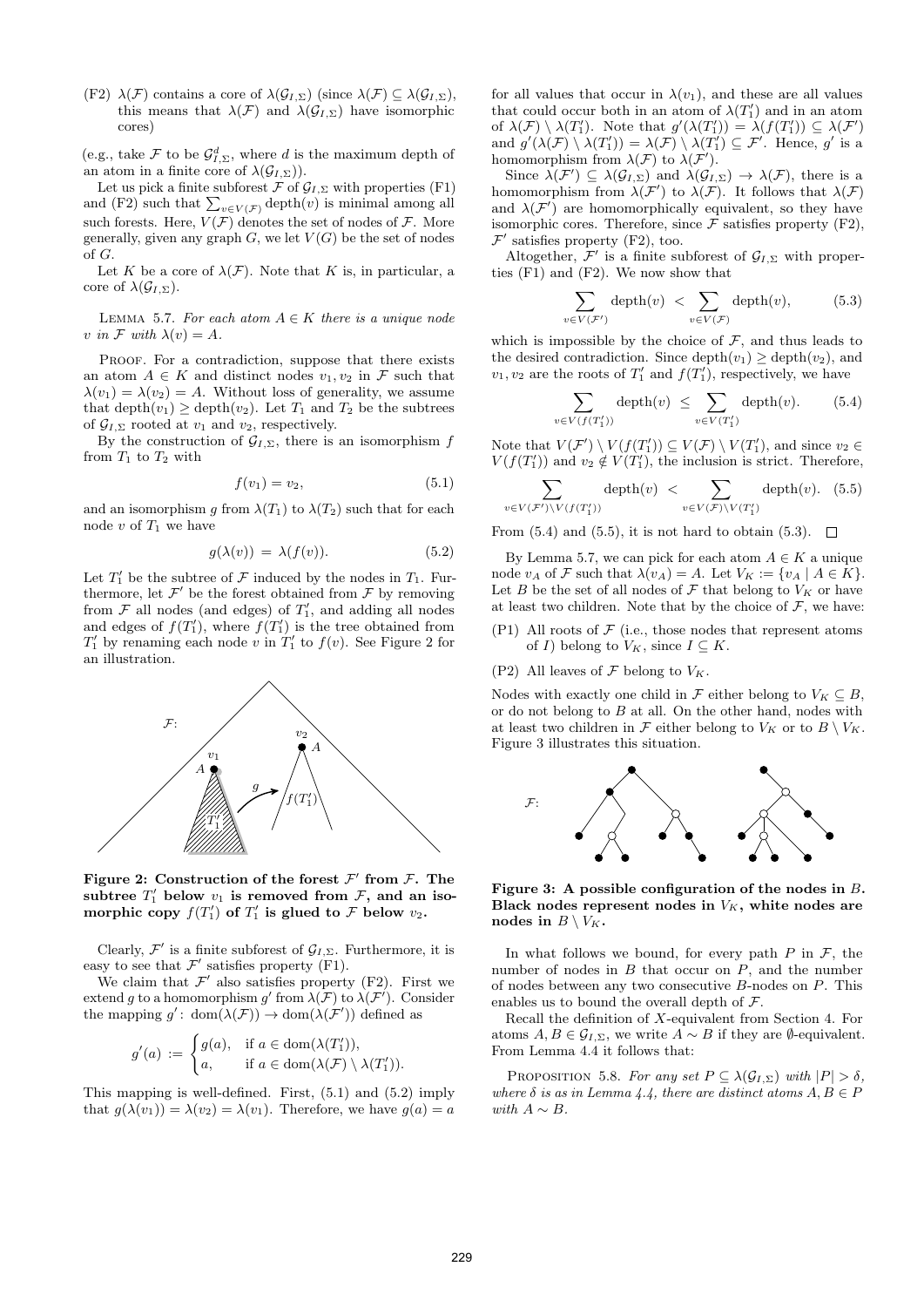Let w be the maximum arity of a relation symbol in  $\sigma$ . Define  $q := \max\{qr(\theta) | \theta \in \Sigma\}$ , and denote by t the number of  $FO_{q,w}$ -types. Also define

 $s := \delta \cdot t$ .

Note that s depends only on  $\Sigma$ , and that an upper bound on s can be computed from  $\Sigma$  (cf. Lemma 4.4 for  $\delta$ , and Lemma 5.4 for an upper bound on  $t$ ).

LEMMA 5.9. Every path in F contains  $\leq s$  nodes from B.

PROOF. For a contradiction, suppose that  $P$  is a path in F with more than s nodes from B. Let  $v_1, v_2, \ldots, v_{s+1}$  be the first  $s + 1$  nodes from B on P.

Let  $i \in [s+1]$ . Denote by  $T_i$  the subtree of  $\mathcal{G}_{I,\Sigma}$  rooted at  $v_i$ , and by  $T'_i$  the subtree of  $\mathcal F$  rooted at  $v_i$ . Define

$$
K_i := K \cap \lambda(T'_i).
$$

Furthermore, let  $X_i := \text{dom}(\{\lambda(v_i)\})$ , and let  $\bar{a}_i$  be the tuple of values in  $\lambda(v_i)$ , so that  $\lambda(v_i) = R(\bar{a}_i)$  for some  $R \in \sigma$ .

By the choice of s (and Proposition 5.8), there are  $i, j \in$  $[s + 1]$  with  $i < j$  such that

$$
\lambda(v_i) \sim \lambda(v_j),\tag{5.6}
$$

$$
\text{tp}_q(K_i, \bar{a}_i) = \text{tp}_q(K_j, \bar{a}_j). \tag{5.7}
$$

In particular,  $(5.6)$  and  $(5.7)$  imply:

There is a unique bijective mapping  $f: X_j \to X_i$ with  $f(\bar{a}_j) = \bar{a}_i$ . For each  $a \in X_j$ , we have  $a \in \text{dom}(K_i)$  if and only if  $f(a) \in \text{dom}(K_i)$ . (5.8)

The latter statement in (5.8) is an easy consequence of the definition of  $tp_q(\cdot, \cdot)$ .

We now prune K by replacing  $K_i$  with an isomorphic copy of  $K_j$ . Then we show that the pruned instance is a universal model of I and  $\Sigma$ , but has at least one atom less than K. This is the desired contradiction, since  $K$  is the smallest universal model of I and  $\Sigma$ .

#### Step 1: Construction of the pruned instance J.

Let h: dom $(\lambda(T_i)) \to Dom$  be such that  $h(\bar{a}_i) = \bar{a}_i$ , and  $h(a) = a$  for all values  $a \in \text{dom}(\lambda(T_i))$  that do not occur in  $\bar{a}_j$  (i.e., for all nulls a created in  $T_j$ ). By (5.8), such a mapping h exists. We now remove  $K_i$  from K, and add  $h(K_i)$  instead:

$$
J := (K \setminus K_i) \cup h(K_j).
$$

See Figure 4 for an illustration.

Step 2: J is a universal model of I and  $\Sigma$ .

Recall that h is bijective, and that  $h(\bar{a}_i) = \bar{a}_i$ . Furthermore, by (5.8), for each  $a \in X_j$ , we have  $a \in \text{dom}(K_j)$  if and only if  $h(a) \in \text{dom}(K_i)$ . Therefore,

$$
\operatorname{tp}_q(h(K_j),\bar{a}_i)=\operatorname{tp}_q\bigl(h(K_j),h(\bar{a}_j)\bigr)=\operatorname{tp}_q\bigl(K_j,\bar{a}_j\bigr),
$$

which, by (5.7), implies  $tp_q(K_i, \bar{a}_i) = tp_q(h(K_j), \bar{a}_i)$ . Note that  $\bar{a}_i$  contains all values that might occur both in  $K_i$ (resp.,  $h(K_i)$ ) and  $K \setminus K_i$ . Thus, by Lemma 5.5, we have  $\text{tp}_q(K, \bar{a}_i) = \text{tp}_q(J, \bar{a}_i)$ . Since  $K \models \Sigma$ , and q is the maximum quantifier rank of a TGD in  $\Sigma$ , this implies  $J \models \Sigma$ . It is also clear that  $I \subseteq J$ . Therefore, J is a model of I and  $\Sigma$ .

To show that J is a universal model of I and  $\Sigma$ , it suffices to show that  $J \to \lambda(\mathcal{G}_{I,\Sigma})$ , since  $\lambda(\mathcal{G}_{I,\Sigma})$  is quasi-universal by Proposition 4.2.

From (5.6) and Lemma 4.3, we know that there is a bijection  $f: dom(\lambda(T_i)) \to dom(\lambda(T_i))$  such that  $f(\{\lambda(v_j)\})$  =  $\{\lambda(v_i)\}\$ and  $f(\lambda(T_j)) = \lambda(T_i)$ . In particular,  $f(\bar{a}_j) = \bar{a}_i$ . Let  $g := f \circ h^{-1}$ . Then,

g is an isomorphism from 
$$
h(\lambda(T_j))
$$
 to  $\lambda(T_i)$   
with  $g(\bar{a}_i) = \bar{a}_i$ .

Now,

$$
g(h(K_j)) \subseteq g(h(\lambda(T_j))) \subseteq \lambda(T_i) \subseteq \lambda(\mathcal{G}_{I,\Sigma}). \tag{5.9}
$$

To obtain a homomorphism from J to  $\lambda(\mathcal{G}_{I,\Sigma})$ , we extend g so that  $g(c) = c$  for all  $c \in \text{dom}(K \setminus K_i)$ . This is possible since  $\bar{a}_i$  contains all values in dom $(K \setminus K_i) \cap \text{dom}(h(K_i)),$ and  $q(\bar{a}_i) = \bar{a}_i$ . Then

$$
g(K \setminus K_i) = K \setminus K_i \subseteq \lambda(\mathcal{G}_{I,\Sigma}). \tag{5.10}
$$

Altogether,  $(5.9)$  and  $(5.10)$  imply that g is a homomorphism from J to  $\lambda(\mathcal{G}_{I,\Sigma})$ , as desired.

Step 3: J has less atoms than K.

It remains to show that  $|J| < |K|$ . Recall that  $v_i \in B$ . This means that  $v_i \in V_K$ , or  $v_i$  has at least two children in  $\mathcal{F}$ .

If  $v_i \in V_K$ , then  $K_j \subsetneq K_i$ , since  $K_j \subseteq K_i$ ,  $\lambda(v_i) \in K_i$ , and  $\lambda(v_i) \notin K_j$  (the latter follows from  $v_i \neq v_j$  and Lemma 5.7). Consequently,  $|h(K_j)| = |K_j| < |K_i|$ , and hence,

$$
|J| \leq |K \setminus K_i| + |h(K_j)| < |K \setminus K_i| + |K_i| = |K|.
$$

Now assume that  $v_i$  has at least two children in  $\mathcal{F}$ . Pick distinct children  $w_1, w_2$  of  $v_i$  such that there is a path from  $w_1$  to  $v_j$ . By property (P2), there is an atom  $A \in K$  such that  $v_A$  is reachable from  $w_2$  (we only have to pick a leaf in the subtree of  $\mathcal F$  rooted at  $w_2$ ). Using Lemma 5.7, we obtain  $A \in K_i \setminus K_j$ . This yields  $K_j \subsetneq K_i$ , and it follows as above that  $|J| < |K|$ .

Altogether, we have constructed a universal model J of I and  $\Sigma$  with  $|J| < |K|$ . But since K is a universal model of I and  $\Sigma$  with a minimal number of atoms, this is impossible, and we have the desired contradiction.  $\quad \Box$ 

LEMMA 5.10. If P is a path in  $\mathcal F$  without nodes from  $B$ , then P contains at most  $\delta$  nodes, where  $\delta$  is as in Lemma 4.4.

PROOF. Follows from Lemma 4.4 in the same way as in the proof of Lemma 4 in [7].  $\square$ 

From the preceding two lemmas it follows that all nodes in F have depth at most  $d := (\delta + 1) \cdot s$ , where d depends only on Σ. By property (F2),  $\lambda(\mathcal{F})$  contains a core of  $\lambda(\mathcal{G}_{I,\Sigma})$ . Hence, there is a homomorphism from  $\lambda(\mathcal{G}_{I,\Sigma})$  to  $\lambda(\mathcal{F}) \subseteq \lambda(\mathcal{G}_{I,\Sigma}^d)$ . Since  $\delta$  and s can be computed from  $\Sigma$ , d can be computed from  $\Sigma$ . This completes the proof of Lemma 5.6.

#### 5.4 The Algorithm

Given a schema  $\sigma$ , a ground  $\sigma$ -instance I, and a finite set Σ of guarded TGDs over σ, the following algorithm decides whether there is a universal model of I and  $\Sigma$ , and if so, computes a core model of  $I$  and  $\Sigma$ :

- 1. Compute the number d from Lemma 5.6 (which depends only on  $\Sigma$ ).
- 2. Compute  $\mathcal{F} := \mathcal{G}_{I,\Sigma}^d$ .
- 3. Compute a core K of  $\lambda(\mathcal{F})$ .
- 4. If  $K \models \Sigma$ , then output K; otherwise output "There is no universal model of I and  $\Sigma$ ".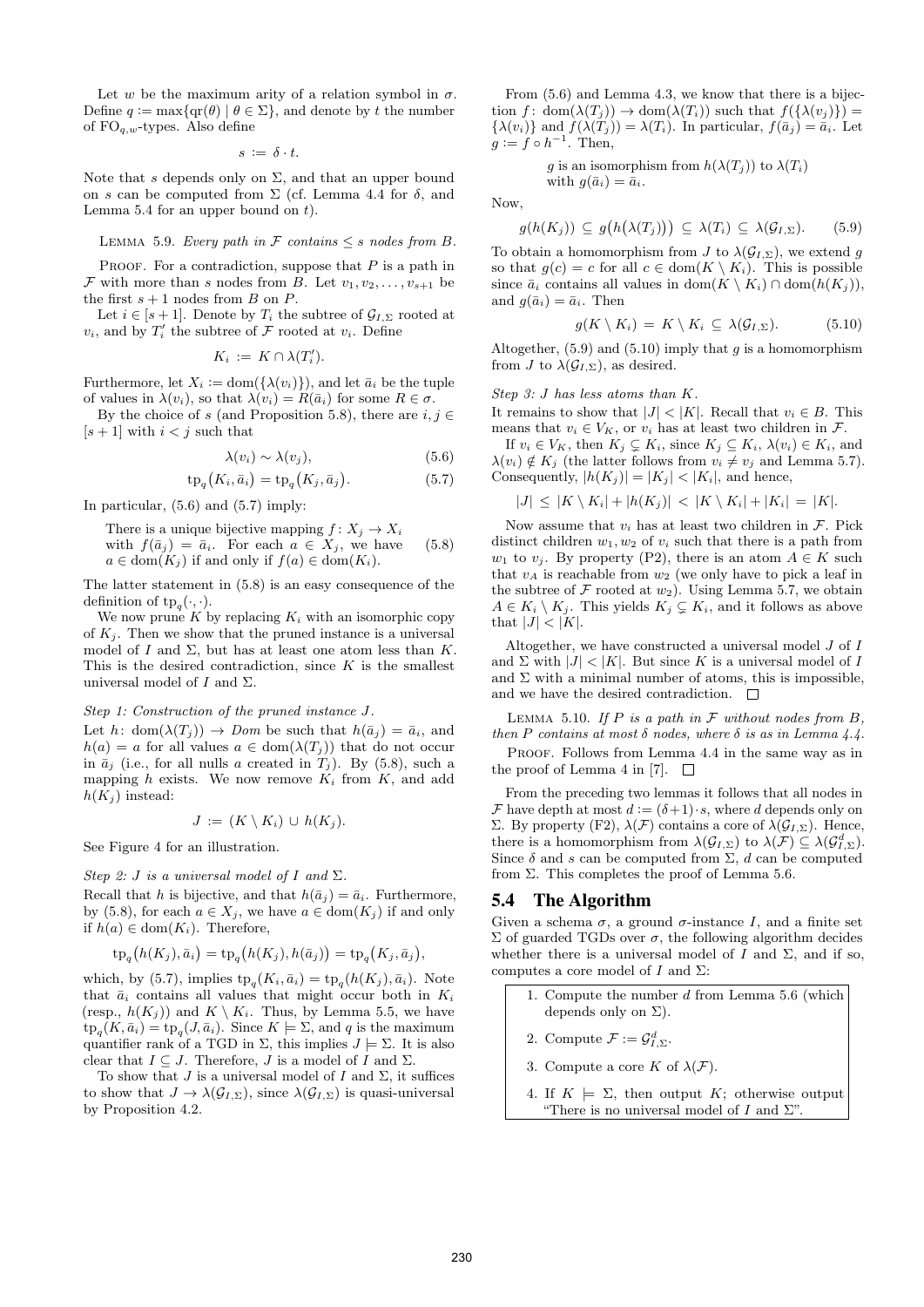

Figure 4: Construction of J from K. The subinstance  $K_i$  is removed from K, and an isomorphic copy  $h(K_i)$ of  $K_j$  is glued to  $K$ .

By Lemma 5.6 and Proposition 5.3, the algorithm is correct and complete. It remains to show that the algorithm can be implemented so that it runs in time  $O(||I||^k)$  for a number k that depends only on  $\Sigma$ . To this end, we show that each of the four steps needs at most time  $O(||I||^{k'})$ , for a number  $k'$  that depends only on Σ. This is certainly true for the first and the last step, and for steps 2 and 3 it follows from Lemma 4.7 and Corollary 4.10, respectively. Altogether, this proves Theorem 5.1.

# 6. EXTENSIONS

In this section, we generalize Theorem 5.1 to more general sets of constraints, and to instances with nulls.

### 6.1 Adding Negative Constraints and EGDs

We begin by extending Theorem 5.1 to the case where the set  $\Sigma$  contains not only guarded TGDs, but also negative constraints and certain EGDs, including non-conflicting keys considered in [7]. Such sets of constraints were recently shown to be expressive enough to capture several members of the DL-Lite family of description logics [7].

#### *6.1.1 Negative Constraints*

A negative constraint as defined in [7] is a FO-sentence of the form  $\forall \bar{x} (\varphi \to \bot)$ , where  $\varphi$  is a conjunction of relational atomic formulae. Here,  $\perp$  is interpreted as "false". So, a negative constraint  $\forall \bar{x} (\varphi \to \bot)$  is satisfied in an instance I if for all tuples  $\bar{a} \in (\text{dom}(I) \cup \text{dom}(\varphi))^{|\bar{x}|}$  we have  $I \not\models \varphi(\bar{a})$ .

Extending Theorem 5.1 to finite sets  $\Sigma$  of guarded TGDs and negative constraints is very easy. It boils down to deciding whether there is a universal model  $J$  with respect to the set of TGDs in  $\Sigma$  such that J satisfies all negative constraints in Σ. If so, *J* is a universal model of *I* and Σ. This is similar to (and in fact follows from) the corresponding result in [7] which shows that to answer a Boolean conjunctive query with respect to  $\Sigma$ , it suffices to check that the query is true with respect to the TGDs in  $\Sigma$ , and that none of the negative constraints in  $\Sigma$  holds with respect to those TGDs.

PROPOSITION 6.1. Let I be a ground  $\sigma$ -instance, let  $\Sigma$  be a finite set of TGDs and EGDs over  $\sigma$ , and let  $\Sigma_N$  be a finite set of negative constraints over  $\sigma$ . Then for all  $\sigma$ -instances J the following are equivalent:

- 1. J is a universal model of I and  $\Sigma \cup \Sigma_N$ .
- 2. J is a universal model of I and  $\Sigma$ , and  $J \models \Sigma_N$ .

### *6.1.2 EGDs*

Next we incorporate EGDs. The interaction of EGDs and TGDs often leads to undecidability. For example, answering conjunctive queries with respect to finite sets of keys and IDs is undecidable [10]. To this end, Calì, Lembo, and Rosati [11] studied sets of keys and IDs that are non-keyconflicting, that is, they "do not conflict" with the keys. An example of such sets are sets of foreign key constraints. The notion of non-key-conflicting IDs has been generalized by Calì, Gottlob, and Lukasiewicz [7] to TGDs. Before we present their generalization, we introduce the following stronger property introduced in [7].

DEFINITION 6.2 ([7]). Let  $\sigma$  be a schema, let  $\Sigma_T$  be a set of TGDs over  $\sigma$ , and let  $\Sigma_E$  be a set of EGDs over  $\sigma$ . We call  $\Sigma_E$  separable from  $\Sigma_T$  if for all  $\sigma$ -instances I,

- 1. If  $I \models \Sigma_E$ , then  $I^{\Sigma_T \cup \Sigma_E}$  is defined.
- 2. If  $I^{\Sigma_T \cup \Sigma_E}$  is defined, then for all Boolean conjunctive queries q we have  $I^{\Sigma_T \cup \Sigma_E} \models q$  if and only if  $I^{\Sigma_T} \models q$ .

PROPOSITION 6.3. Let  $\sigma$  be a schema, let  $\Sigma_T$  be a set of TGDs over  $\sigma$ , and let  $\Sigma_E$  be a set of EGDs over  $\sigma$  that is separable from  $\Sigma_T$ . Then for all  $\sigma$ -instances I and J such that  $I$  is ground we have:  $J$  is a universal model of  $I$  and  $\Sigma_T \cup \Sigma_E$  iff J is a universal model of I and  $\Sigma_T$ , and  $J \models \Sigma_E$ .

PROOF. "Only if": Suppose  $J$  is a universal model of  $I$ and  $\Sigma_T \cup \Sigma_E$ . Then *J* is a model of *I* and  $\Sigma_T$ , and  $J \models \Sigma_E$ . It remains to show that  $J \to K$  for each model K of I and  $\Sigma_T$ . To this end, let  $q_J$  be the canonical query of J. Note that  $I^{\Sigma_T \cup \Sigma_E}$  is defined. This is an immediate consequence of  $J \models \Sigma_E$  and  $I \subseteq J$ , which imply  $I \models \Sigma_E$ , and Definition 6.2(1). Since  $J$  is a universal model of  $I$  and  $\Sigma_T \cup \Sigma_E$ , we have  $J \to I^{\Sigma_T \cup \Sigma_E}$ , and therefore  $I^{\Sigma_T \cup \Sigma_E} \models q_J$ . Now, property 2 in Definition 6.2 tells us that  $I^{\Sigma_T} \models q_J$ , that is,  $J \to I^{\Sigma_T}$ . Since  $I^{\Sigma_T}$  is a quasi-universal model of I and  $\Sigma_T$ , we conclude that  $J \to K$  for each model K of I and  $\Sigma_T$ , as desired.

"If": Suppose J is a universal model of I and  $\Sigma_T$ , and  $J \models \Sigma_F$ . Then *J* is a model of *I* and  $\Sigma_T \cup \Sigma_E$ . Since all models of *I* and  $\Sigma_T \cup \Sigma_E$  are models of  $\Sigma_T$ , we also have that  $J \to K$ for all models K of I and  $\Sigma_T \cup \Sigma_E$ . Hence, J is a universal model of I and  $\Sigma_T \cup \Sigma_E$ .  $\square$ 

As an immediate consequence of Proposition 6.1 and 6.3, we obtain: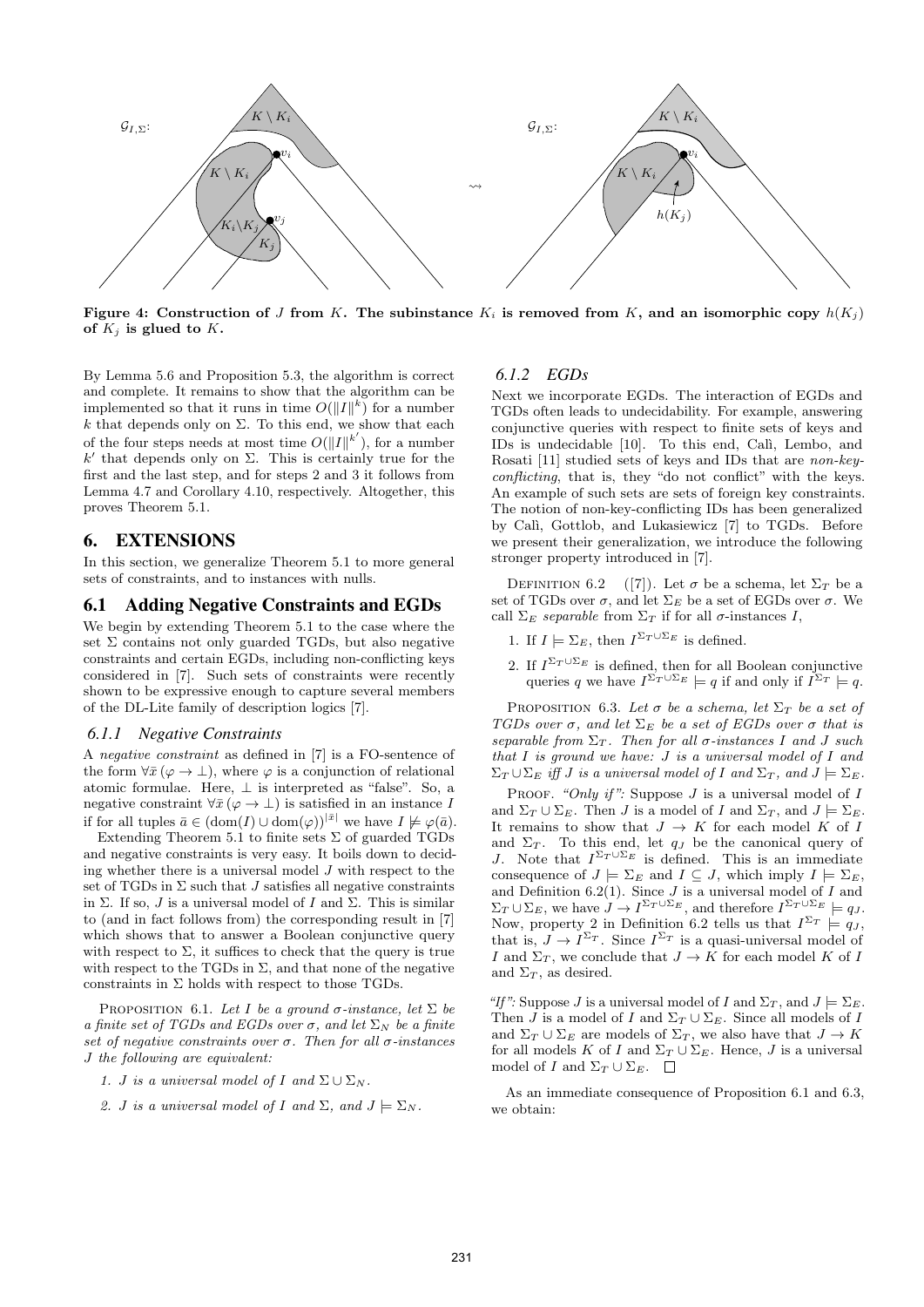COROLLARY 6.4. Let  $\sigma$  be a schema, and let  $\Sigma$  be a finite set of TGDs, EGDs, and negative constraints over  $\sigma$ . Suppose the set of all EGDs in  $\Sigma$  is separable from the set  $\Sigma_T$  of all TGDs in  $\Sigma$ . Then for all ground  $\sigma$ -instances I we have:

- 1. If there is a universal model of I and  $\Sigma$ , then the core model of I and  $\Sigma_T$  satisfies  $\Sigma$ .
- 2. If the core model of I and  $\Sigma_T$  satisfies  $\Sigma$ , then it is a universal model of I and  $\Sigma$ .

PROOF. Ad 1: Suppose J is a universal model of I and  $\Sigma$ . Let  $J^*$  be the core of  $J$ . Then,  $J^*$  is a universal model of  $I$ and  $\Sigma$ . By Proposition 6.1,  $J^*$  is a universal model of I and  $\Sigma \setminus \Sigma_N$ , and furthermore,  $J^* \models \Sigma_N$ , where  $\Sigma_N$  is the set of all negative constraints in  $\Sigma$ . Let  $\Sigma_E$  be the set of all EGDs in  $\Sigma$ . Then, by Proposition 6.3,  $J^*$  is a universal model of  $I$ and  $\Sigma_T = (\Sigma \setminus \Sigma_N) \setminus \Sigma_E$ , and  $J^* \models \Sigma_E$ . Altogether,  $J^*$  is the core model of I and  $\Sigma_T$ , and  $J^* \models \Sigma$ , as desired.

Ad 2: Immediately from Propositions 6.1 and 6.3.  $\Box$ 

Corollary 6.4 enables us to lift Theorem 5.1 from finite sets of guarded TGDs to finite sets  $\Sigma$  of guarded TGDs, EGDs, and negative constraints such that the set of EGDs in  $\Sigma$ is separable from the set of TGDs in  $\Sigma$ . It implies that to decide whether a given ground instance  $I$  has a universal model under such a set  $\Sigma$ , it suffices to do the following:

- 1. Check whether there is a universal model of  $I$  and the set  $\Sigma_T$  of TGDs in  $\Sigma$  (using an algorithm as guaranteed by Theorem 5.1). If so, let  $J$  be the core model of  $I$ and  $\Sigma_T$ ; otherwise reject.
- 2. If  $J \models \Sigma$ , then output J; otherwise reject.

Thus, we have:

THEOREM 6.5. There is an algorithm that solves

| <i>Input: a ground instance I; a finite set</i> $\Sigma$ of <i>guarded</i> |
|----------------------------------------------------------------------------|
| TGDs, EGDs, and negative constraints such                                  |
| that the set of EGDs in $\Sigma$ is separable from                         |
| the set of TGDs in $\Sigma$                                                |
| Task: Decide whether there is a universal model of                         |

I and  $\Sigma$ . If so, compute a core model of I

and Σ.

in time  $O(||I||^k)$ , where k depends only on  $\Sigma$ .

As a sufficient syntactic condition for sets of TGDs and keys that implies separability, [7] introduces non-key-conflicting TGDs which are a generalization of non-key-conflicting IDs from  $[11]$ . Recall that a key of a relation R is a set  $K \subseteq [\text{ar}(R)]$ . A  $\sigma$ -instance I satisfies a key K of R if for every two tuples  $\bar{a} = (a_1, \ldots, a_{\text{ar}(R)})$  and  $b = (b_1, \ldots, b_{\text{ar}(R)})$ in  $R^I$ , where  $a_i = b_i$  for all  $i \in K$ , we have  $\bar{a} = \bar{b}$ . A key K of R,  $r := \text{ar}(R)$ , can be written as a set of EGDs, e.g., as

$$
\left\{ \forall \bar{x} \left( \forall y_i \right)_{i \in [r] \setminus K} \left( R(\bar{x}) \land R(\bar{z}) \rightarrow x_j = y_j \right) \mid j \in [r] \setminus K \right\}
$$

where we let  $\bar{x}=(x_1,\ldots,x_{\text{ar}(R)})$ , and  $\bar{z}=(z_1,\ldots,z_{\text{ar}(R)})$ with  $z_i := x_i$  if  $i \in K$ , and  $z_i := y_i$  otherwise. In the following, we view sets of keys as sets of EGDs.

DEFINITION 6.6 ([7], SEE REVISED VERSION). Let K be a key of  $R$ , and let  $\theta$  be a TGD of the form

$$
\forall \bar{x} \forall \bar{y} \left( \varphi(\bar{x}, \bar{y}) \to \exists \bar{z} \left( R_1(\bar{u}_1) \wedge \cdots \wedge R_k(\bar{u}_k) \right) \right).
$$

K is said to be non-conflicting with  $\theta$  if for all  $i \in [k]$  with  $R_i = R$  we have:

- the set  $X_i$  of positions in  $\bar{u}_i$ , where a variable from  $\bar{x}$ occurs, is not a proper superset of  $K$ ,
- if  $X_i = K$ , then each variable from  $\bar{z}$  that occurs in  $\bar{u}_i$ occurs exactly once in head $(\theta)$ .

A set  $\Sigma_K$  of keys is non-conflicting with a set  $\Sigma_T$  of TGDs if every key in  $\Sigma_K$  is non-conflicting with every TGD in  $\Sigma_T$ .

In [7] it is shown that if  $\Sigma_K$  is a set of keys that is nonconflicting with a set  $\Sigma_T$  of TGDs, then  $\Sigma_K$  is separable from  $\Sigma_T$ . Thus, Theorem 6.5 leads to a polynomial time algorithm for computing universal models with respect to finite sets of guarded TGDs, keys, and negative constraints, where the keys are non-conflicting with the TGDs.

#### 6.2 Instances with Nulls

Theorem 5.1 can also be extended to certain instances with nulls. It is impossible, however, to obtain a polynomial time algorithm, unless  $PTIME = NP$ . Such an algorithm could be easily turned into a polynomial time algorithm to decide whether an undirected graph is 3-colorable:

PROPOSITION 6.7. There is a schema  $\sigma$  and a set  $\Sigma$  of IDs such that it is NP-hard to decide, for a given  $\sigma$ -instance I, whether there is a universal model of I and  $\Sigma$ .

However, it is possible to obtain a polynomial time algorithm if all blocks of the input instance are of constant size.

DEFINITION  $6.8$  ([18]). The Gaifman graph of the nulls of an instance  $I$  is the undirected graph  $G_I$  whose nodes are all nulls of I, and which has an edge between two nulls  $\perp, \perp'$ if  $\bot \neq \bot'$  and there is an atom  $A \in I$  such that both  $\bot$  and  $\perp'$  occur in A. A block of I is the set of nulls in a connected component of  $G_I$ .

For example, the size of blocks of instances that arise in data exchange typically is bounded by a constant [18]. We can now extend the main technical lemma of Section 5, Lemma 5.6, to instances with nulls.

LEMMA 6.9. Let  $\sigma$  be a schema, and let I be a  $\sigma$ -instance whose largest block has size b. let  $\Sigma$  be a finite set of guarded TGDs over  $\sigma$ . If  $\lambda(\mathcal{G}_{I,\Sigma})$  has a finite core, then there is a homomorphism from  $\lambda(\mathcal{G}_{I,\Sigma})$  to  $\lambda(\mathcal{G}_{I,\Sigma}^d)$ , where d depends only on  $\Sigma$  and b (and can be computed from  $\Sigma$  and b).

PROOF. Let I be a  $\sigma$ -instance with blocks  $B_1, \ldots, B_n$  such that  $|B_i| \leq b$  for all  $i \in [n]$ . Suppose that  $\lambda(\mathcal{G}_{I,\Sigma})$  has a finite core. Let h be a homomorphism from  $\lambda(\mathcal{G}_{I,\Sigma})$  to  $\lambda(\mathcal{G}_{I,\Sigma})$ such that  $J := h(\lambda(\mathcal{G}_{I,\Sigma}))$  is a finite core.

Let  $i \in [n]$ . We write  $I[B_i]$  for the subinstance of I consisting of all atoms of I that contain a null from  $B_i$ . Since  $h(I[B_i]) \subseteq J \subseteq \lambda(\mathcal{G}_{I,\Sigma})$ , we have  $h(I[B_i]) \to \lambda(\mathcal{G}_{I,\Sigma})$ . Lemma 4.5 implies  $h(I[B_i]) \to \lambda(\mathcal{G}_{I,\Sigma}^{b,\delta})$ , where  $\delta$  is as in Lemma 4.4.

We can now use Lemma 5.6 to show that there is a homomorphism h' from  $\lambda(\mathcal{G}_{I,\Sigma})$  to  $\lambda(\mathcal{G}_{I,\Sigma})$  such that  $h'(\lambda(\mathcal{G}_{I,\Sigma}))$ is a core, and the maximum depth of an atom in  $h'(\lambda(\mathcal{G}_{I,\Sigma}))$ is at most  $b \cdot \delta + d$ , where d is as in Lemma 5.6.  $\Box$ 

Using Lemma 6.9 and the results from Section 6.1, we obtain that Theorem 6.5 is still true if whenever all blocks in  $I$  have size bounded by  $b$ , then the constant  $k$  depends not only on  $\Sigma$ , but also on b.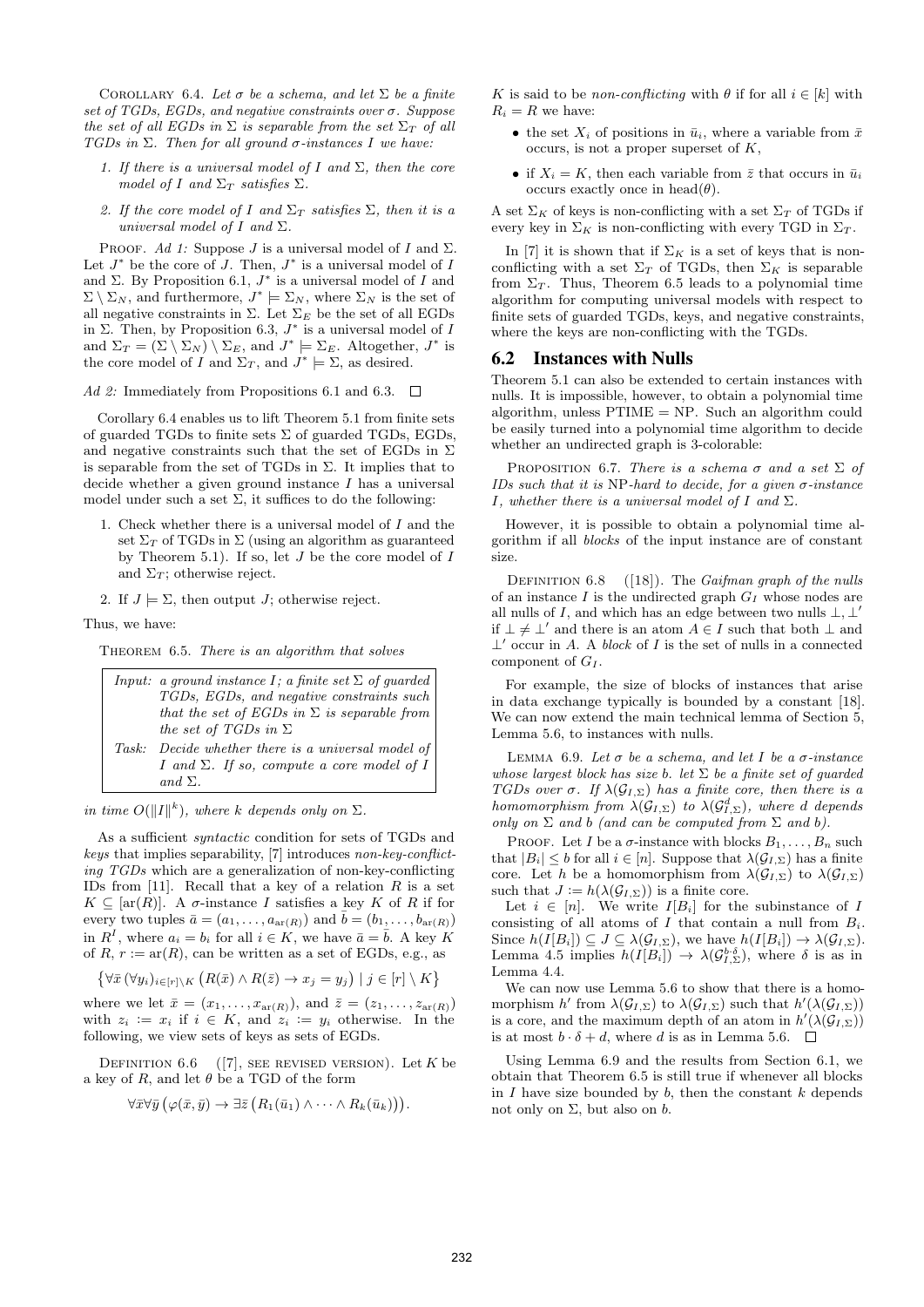## 7. WEAK UNIVERSAL MODELS

Much like strong universal models play an important role for reasoning over all models, including infinite ones, weak universal models are useful for reasoning over finite models. In this section, we show that for finite sets of guarded TGDs, strong universal models and weak universal models are one and the same concept, whereby proving the analog of Theorem 5.1 for weak universal models.

Equivalence of strong and weak universality under finite sets of guarded TGDs can be inferred rather easily from a recent result by Bárány, Gottlob, and Otto [3] on the finite controllability of query answering over finite sets of guarded FO-sentences. Let me briefly recall this result. Guarded first logic (guarded FO), introduced in [2], is a restriction of first-order logic FO. It requires existential and universal quantification to be of the form  $\exists \bar{x}$  ( $\varphi \wedge \psi$ ) and  $\forall \bar{x}$  ( $\varphi \rightarrow \psi$ ), respectively, where  $\varphi$  is an atomic FO-formula (this includes equality atoms) containing all the variables in  $\bar{x}$ , and  $\psi$  is a guarded FO-formula whose free variables occur in  $\varphi$ . A guarded FO-sentence is a guarded FO-formula without free variables. For a set  $\Sigma$  of FO-sentences over a schema  $\sigma$ , and a Boolean query q over  $\sigma$ , we write  $\Sigma \models q$  if q is true in every possibly infinite  $\sigma$ -instance satisfying  $\Sigma$ , and we write  $\Sigma \models_{fin} q$  if q is true in every *finite*  $\sigma$ -instance satisfying  $\Sigma$ . Now, extending earlier work by Rosati [36], Bárány, Gottlob, and Otto were able to show:

THEOREM 7.1 ([3]). If  $\Sigma$  is a finite set of guarded FOsentences over a schema  $\sigma$ , and  $q$  is a union of conjunctive queries over  $\sigma$ , then  $\Sigma \models q$  if and only if  $\Sigma \models_{fin} q$ .

Thanks to Theorem 7.1, it is not hard to prove:

PROPOSITION 7.2. Let  $\Sigma$  be a finite set of guarded TGDs, and let  $I, J$  be instances. Then,  $J$  is a weak universal model of I and  $\Sigma$  iff J is a strong universal model of I and  $\Sigma$ .

PROOF. Since strong universal models are weak, it suffices to show that if J is a weak universal model of I and  $\Sigma$ , then  $J$  is strongly universal.

Suppose J is a weak universal model of I and  $\Sigma$ . Then for every finite model K of I and  $\Sigma$  we have  $J \to K$ . Notice that the finite models K of I and  $\Sigma$  are precisely the finite σ-instances K satisfying {q<sup>I</sup> } ∪ Σ (recall from Section 2.1 that  $q_I$  denotes the canonical query of  $I$ ). Hence,

$$
\{q_I\} \cup \Sigma \models_{\text{fin}} q_J. \tag{7.1}
$$

We would now like to apply Theorem 7.1 to deduce  $\{q_I\} \cup \Sigma$   $\models$  $q_J$ , proving that  $J$  is a strong universal model of  $I$  and Σ. However,  $q_I$  and the sentences in Σ are not necessarily guarded FO-sentences  $(q_I \text{ is if } I \text{ is ground}).$ 

To this end, we transform  $q_I$  into a guarded FO-sentence  $q_I'$ as follows. We pick an injective mapping  $h: dom(I) \rightarrow Const$ that is the identity on  $\text{const}(I)$ , and maps no null in I to a constant that occurs in J or in  $\Sigma$ . Then we define  $q'_I := q_{h(I)}$ . Note that  $q'_I$  is a guarded FO-sentence, since the instance  $h(I)$  is ground, so that  $q_{h(I)}$  is quantifier-free. Furthermore, for every possibly infinite  $\sigma$ -instance K with  $K \models q'_I$  we have  $h(I) \subseteq K$ . Therefore, for every such K, there is a homomorphism from I to K, namely h, and since  $I \to K$ implies  $K \models q_I$ , we have

$$
q'_I \models q_I. \tag{7.2}
$$

Here, we write  $q'_I \models q_I$  as abbreviation for  $\{q'_I\} \models q_I$ .

The next step is to transform  $\Sigma$  into a finite set  $\Sigma'$  of guarded FO-sentences as described in [6, Lemma 10]; see also the description of this transformation in Remark 4.6. By construction,

$$
\Sigma' \models \Sigma,\tag{7.3}
$$

where we write  $\Gamma \models \Gamma'$ , for finite sets  $\Gamma, \Gamma'$  of logical sentences, to express that every possibly infinite instance satisfying Γ also satisfies  $\Gamma'$ .

It now follows from  $(7.1)$ – $(7.3)$  that  $\{q'_I\} \cup \Sigma' \models_{fin} q_J$ . Hence, Theorem 7.1 yields  $\{q'_I\} \cup \Sigma' \models q_J$ . But this implies  ${q_I} \cup \Sigma \models q_J$ . To see this, observe that  ${q'_I} \cup \Sigma' \models q_J$ implies that  $q_J$  is true in  $h(I)^{\Sigma'}$ . Indeed,  $h(I)^{\Sigma'}$  is a model of  $h(I)$  and  $\Sigma'$ . Therefore,  $h(I)^{\Sigma'} \models \{q'_I\} \cup \Sigma'$ , and thus,  $h(I)^{\Sigma'} \models q_J$ . By the choice of h, we have  $I^{\Sigma'} \models q_J$ , and it is easy to see that this implies  $I^{\Sigma} \models q_J$ . Therefore, by Theorem 2.3,  $\{q_I\} \cup \Sigma \models q_J$ . Altogether, this proves that J is a strong universal model of I and  $\Sigma$ .  $\square$ 

Proposition 7.2 still holds in the presence of negative constraints, as introduced in Section 6.1. It is unclear whether it holds for sets of guarded TGDs, negative constraints, and non-conflicting keys. The fact that such constraints can express knowledge bases in the description logic  $DL\text{-}Liter$ [12], and that there are  $DL\text{-}Lite_F$  knowledge bases that only have infinite models [37] implies that, in general, over sets of guarded TGDs, negative constraints, and non-conflicting keys, query answering over finite models differs from query answering in the unrestricted case. However, this does not rule out the possibility that weak universal models and strong universal ones coincide for such sets of constraints. I leave this as an open question.

#### 8. CONCLUDING REMARKS

This paper's main result is an algorithm for computing universal models under finite sets  $\Sigma$  of guarded TGDs, negative constraints, and non-conflicting keys. The algorithm's running time is polynomial if  $\Sigma$  is fixed and the input database has bounded block size:

Theorem (Summary of the main result). There is an algorithm which solves the following problem in time  $O(||I||^k)$ , where k depends only on  $\Sigma$  and the maximum size of a block of I.

|       | <i>Input:</i> an instance I, and a finite set $\Sigma$ of guarded |
|-------|-------------------------------------------------------------------|
|       | TGDs, EGDs, and negative constraints such                         |
|       | that the set of EGDs in $\Sigma$ is separable from $\vert$        |
|       | the set of TGDs in $\Sigma$                                       |
| Task: | Decide whether there is a universal model                         |
|       | of <i>I</i> and $\Sigma$ . If so, compute a core model of         |
|       | I and $\Sigma$ .                                                  |

The algorithm should be seen as a proof of concept. Very likely, more efficient algorithms exist.

For one thing, the constant d provided by the proof of Lemma 5.6 cannot be bounded by an elementary function, say in the maximum number of universally or existentially quantified variables in a TGD in  $\Sigma$ , since the number of logically non-equivalent  $FO_{q,k}$ -types grows non-elementary with  $q$ . This leads to a running time which is non-elementary in the size of I and  $\Sigma$ . One can do better here, by replacing  $FO_{q,k}$ -types with other notions of type, yielding considerably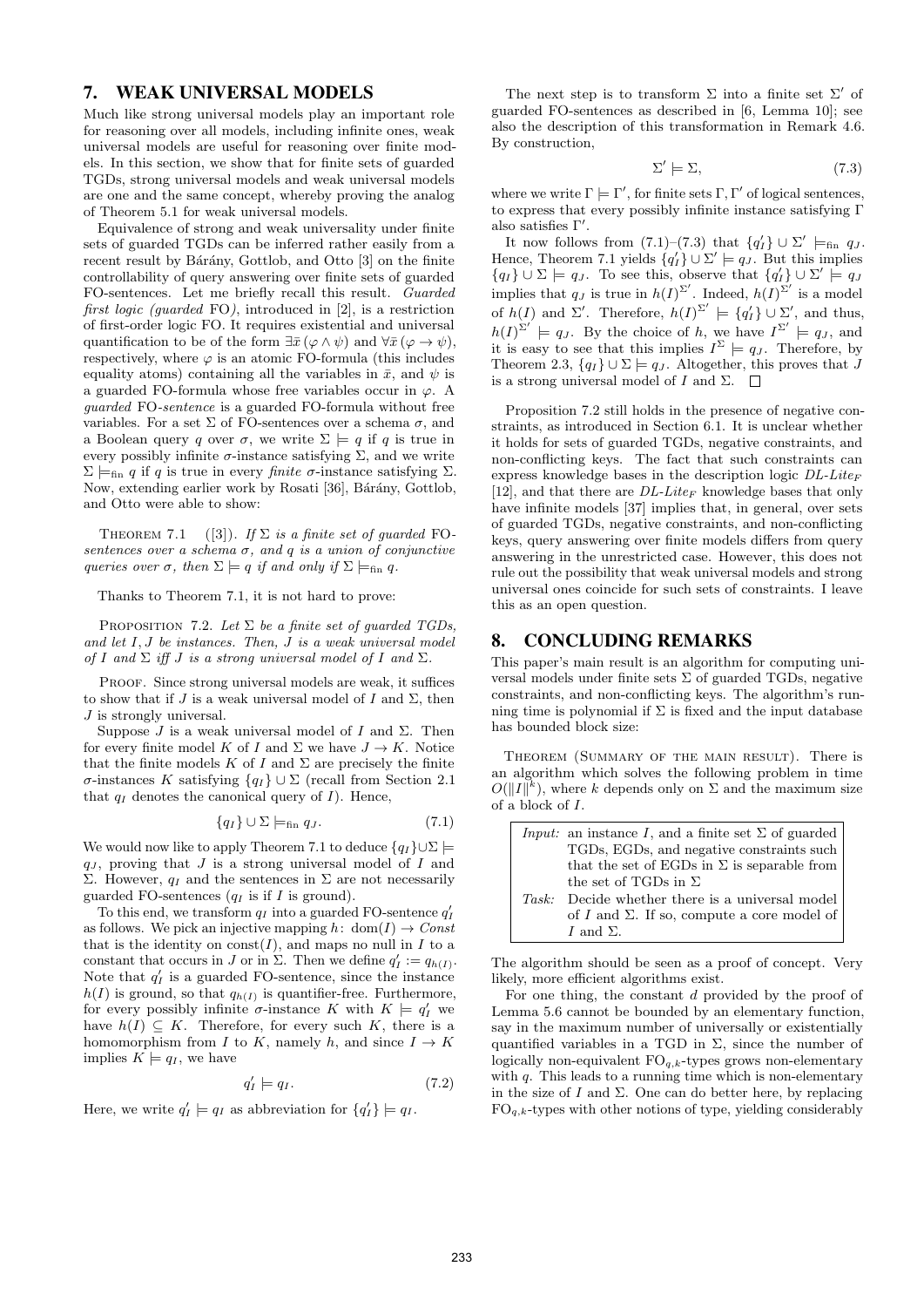smaller complexity bounds (a lower bound of 2-EXPTIME follows from results in [7]). Precise bounds for the combined complexity (which considers the set  $\Sigma$  as part of the input) are subject to work in progress.

Let me emphasize that, while the algorithm presented in this paper also computes weak universal models under finite sets of guarded TGDs and negative constraints, the question of how to compute weak universal models in the presence of guarded TGDs, negative constraints, and non-conflicting keys (or just guarded TGDs and non-conflicting keys) is open. Another interesting open question is whether it is possible to compute universal models under sticky sets of TGDs. Sticky sets of TGDs were introduced in a recent paper by Calì. Gottlob, and Pieris [8], where they showed that—just like sets of guarded TGDs—together with non-conflicting keys and negative constraints, they capture certain members of the DL-Lite family of description logics. Sticky sets of TGDs seem to require a completely different machinery than the one used in this paper.

## 9. REFERENCES

- [1] A. V. Aho, C. Beeri, and J. D. Ullman. The theory of joins in relational databases. ACM Trans. Database Syst., 4(3):297–314, 1979.
- [2] H. Andréka, I. Németi, and J. van Benthem. Modal languages and bounded fragments of predicate logic. Journal of Philosophical Logic, 27:217–274, 1998.
- [3] V. Bárány, G. Gottlob, and M. Otto. Querying the guarded fragment. In Proceedings of the 25th Annual IEEE Symposium on Logic in Computer Science  $(LICS)$ , pages 1–10, 2010.
- [4] C. Beeri and M. Y. Vardi. A proof procedure for data dependencies. J. ACM, 31(4):718–741, 1984.
- [5] A. Calì, D. Calvanese, G. D. Giacomo, and M. Lenzerini. Data integration under integrity constraints. Information Systems, 29(2):147–163, 2004.
- [6] A. Calì, G. Gottlob, and M. Kifer. Taming the infinite chase: Query answering under expressive relational constraints. In Proceedings of the 11th International Conference on Principles of Knowledge Representation and Reasoning  $(KR)$ , pages 70–80, 2008.
- [7] A. Calì, G. Gottlob, and T. Lukasiewicz. A general datalog-based framework for tractable query answering over ontologies. In Proceedings of the 28th ACM Symposium on Principles of Database Systems (PODS), pages 77–86, 2009.
- A. Calì, G. Gottlob, and A. Pieris. Advanced processing for ontological queries. PVLDB, 3(1):554–565, 2010.
- [9] A. Calì, G. Gottlob, and A. Pieris. Query rewriting under non-guarded rules. In Proceedings of the 4th Alberto Mendelzon International Workshop on Foundations of Data Management (AMW), 2010.
- [10] A. Calì, D. Lembo, and R. Rosati. On the decidability and complexity of query answering over inconsistent and incomplete databases. In Proceedings of the 22th ACM Symposium on Principles of Database Systems (PODS), pages 260–271, 2003.
- [11] A. Calì, D. Lembo, and R. Rosati. Query rewriting and answering under constraints in data integration systems. In Proceedings of the 18th International Joint Conference on Artificial Intelligence (IJCAI), pages 16–21, 2003.
- [12] D. Calvanese, G. D. Giacomo, D. Lembo, M. Lenzerini, and R. Rosati. Tractable reasoning and efficient query answering in description logics: The DL-Lite family. Journal of Automated Reasoning, 39(3):385–429, 2007.
- [13] A. K. Chandra and P. M. Merlin. Optimal implementation of conjunctive queries in relational data bases. In Proceedings of the 9th ACM Symposium on Theory of Computing (STOC), pages 77–90, 1977.
- [14] S. S. Cosmadakis and P. C. Kanellakis. Functional and inclusion dependencies: A graph theoretic approach. Advances in Computing Research, 3:163–184, 1986.
- [15] A. Deutsch, A. Nash, and J. Remmel. The chase revisited. In Proceedings of the 27th ACM Symposium on Principles of Database Systems (PODS), pages 149–158, 2008.
- [16] H.-D. Ebbinghaus and J. Flum. Finite Model Theory. Springer, 1999.
- [17] R. Fagin, P. G. Kolaitis, R. J. Miller, and L. Popa. Data exchange: Semantics and query answering. Theor. Comput. Sci., 336(1):89–124, 2005.
- [18] R. Fagin, P. G. Kolaitis, and L. Popa. Data exchange: Getting to the core. ACM Trans. Database Syst., 30(1):174–210, 2005.
- [19] F. Geerts and B. Marnette. Static analysis of schema-mappings ensuring oblivious termination. In Proceedings of the 13th International Conference on Database Theory (ICDT), pages 183–195, 2010.
- [20] G. Gottlob, N. Leone, and F. Scarcello. Hypertree decompositions and tractable queries. J. Comput. Syst. Sci., 64(3):579–627, 2002.
- [21] G. Gottlob and A. Nash. Efficient core computation in data exchange. J. ACM, 55(2):Article 9, 2008.
- [22] S. Greco and F. Spezzano. Chase termination: A constraints rewriting approach. PVLDB, 3(1):93–104, 2010.
- [23] M. Grohe. Logic, graphs, and algorithms. In J. Flum, E. Grädel, and T. Wilke, editors, Logic and Automata: History and Perspectives [in Honor of Wolfgang Thomas], volume 2 of Texts in Logic and Games, pages 357–422. Amsterdam University Press, 2008.
- [24] M. Gyssens. Database dependencies. In Encyclopedia of Database Systems, pages 704–708. Springer, 2009.
- [25] P. Hell and J. Nešetřil. The core of a graph. Discrete Mathematics, 109(1–3):117–126, 1992.
- [26] A. Hernich. Foundations of Query Answering in Relational Data Exchange. PhD thesis, Goethe-Universität Frankfurt am Main, 2010. Published at Logos Verlag Berlin, ISBN 978-3-8325-2735-8, 2010.
- [27] A. Hernich, L. Libkin, and N. Schweikardt. Closed world data exchange. ACM Trans. Database Syst., 36(2):Article 14, 2011.
- [28] D. S. Johnson and A. C. Klug. Testing containment of conjunctive queries under functional and inclusion dependencies. In Proceedings of the 1st ACM Symposium on Principles of Database Systems, pages 164–169, 1982.
- [29] G. Lausen, M. Meier, and M. Schmidt. On chase termination beyond stratification. PVLDB, 2(1):970–981, 2009.
- [30] G. Lausen, M. Meier, and M. Schmidt. On chase